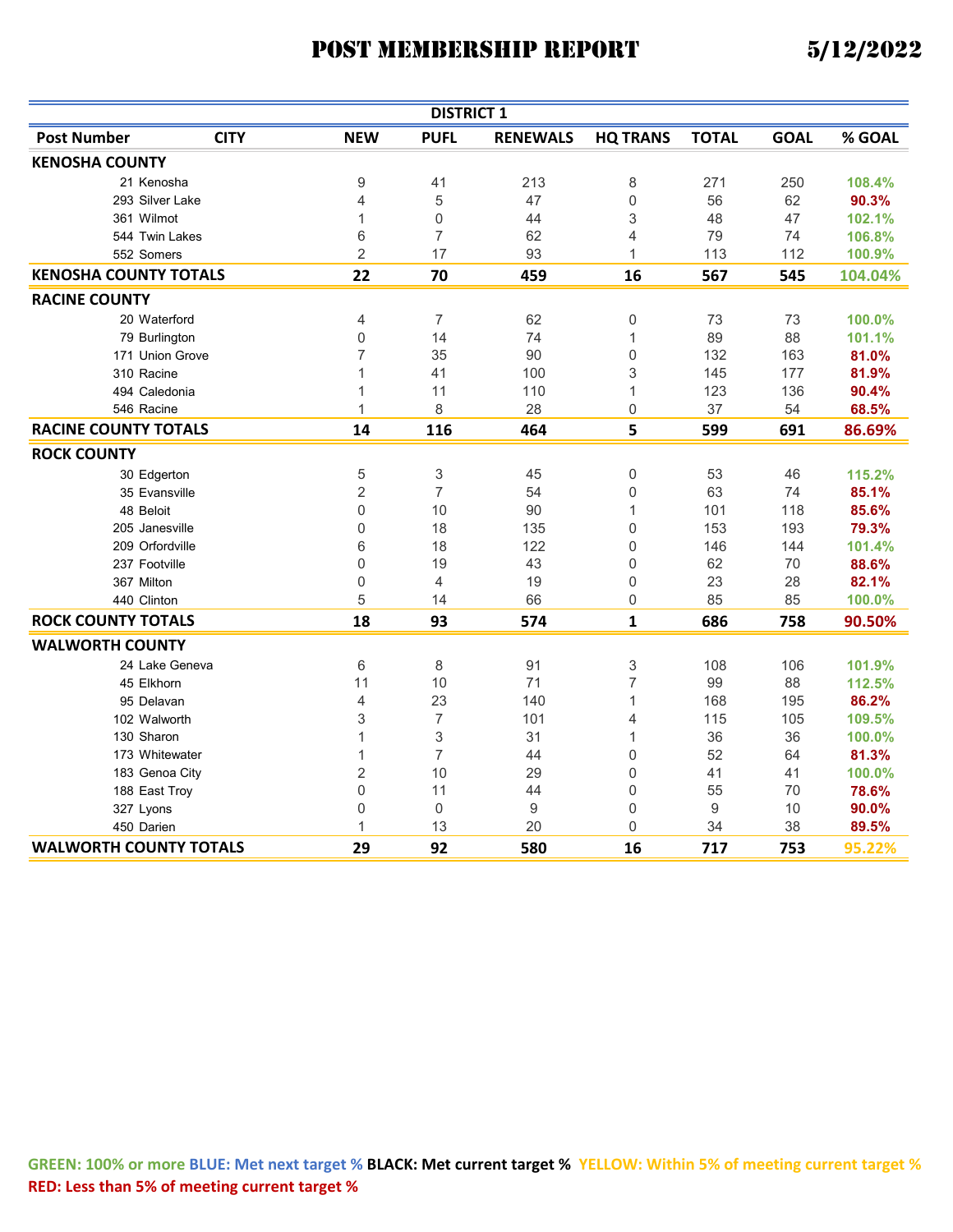#### **WAUKESHA COUNTY**

| <b>DISTRICT 1 TOTALS</b>      | 175 | 662          | 4114 | 75             | 5026 | 5512 | 91.18% |
|-------------------------------|-----|--------------|------|----------------|------|------|--------|
| <b>WAUKESHA COUNTY TOTALS</b> | 92  | 291          | 2037 | 37             | 2457 | 2765 | 88.86% |
| 535 Eagle                     | 0   | $\mathbf{0}$ | 15   | 0              | 15   | 18   | 83.3%  |
| 495 Sussex                    | 3   | 10           | 63   | 0              | 76   | 79   | 96.2%  |
| 488 New Berlin                | 6   | 9            | 67   | 0              | 82   | 102  | 80.4%  |
| 449 Elm Grove                 | 10  | 79           | 485  | 2              | 576  | 714  | 80.7%  |
| 405 Dousman                   | 0   | 12           | 49   | 0              | 61   | 80   | 76.3%  |
| 399 Okauchee                  | 2   | 6            | 45   | 0              | 53   | 71   | 74.6%  |
| 382 Menomonee Falls           | 9   | 13           | 129  | 2              | 153  | 172  | 89.0%  |
| 375 Mukwonago                 | 20  | 42           | 324  | 10             | 396  | 416  | 95.2%  |
| 356 Muskego                   | 0   | 10           | 69   | 4              | 83   | 98   | 84.7%  |
| 296 Brookfield                | 4   | 6            | 36   |                | 47   | 49   | 95.9%  |
| 294 Hartland                  | 9   | 22           | 147  | 0              | 178  | 189  | 94.2%  |
| 196 Delafield                 | 8   | 5            | 96   |                | 110  | 112  | 98.2%  |
| 91 Oconomowoc                 | 16  | 27           | 240  | 14             | 297  | 293  | 101.4% |
| 71 Pewaukee                   | 5   | 13           | 96   |                | 115  | 109  | 105.5% |
| 8 Waukesha                    | 0   | 37           | 176  | $\overline{2}$ | 215  | 263  | 81.7%  |
|                               |     |              |      |                |      |      |        |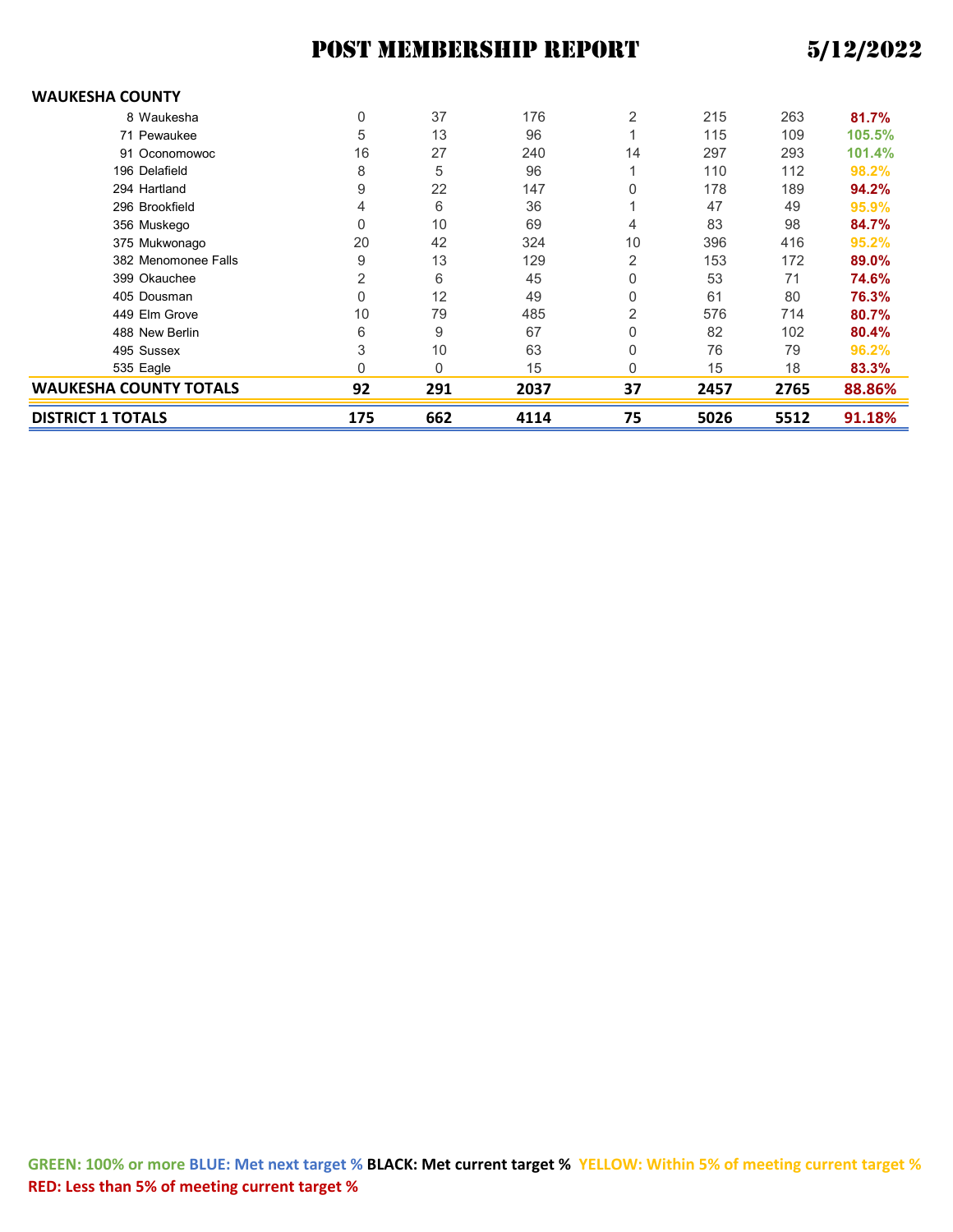| <b>DISTRICT 2</b>             |                        |                |              |                 |                 |              |             |        |  |  |
|-------------------------------|------------------------|----------------|--------------|-----------------|-----------------|--------------|-------------|--------|--|--|
| <b>Post Number</b>            | <b>CITY</b>            | <b>NEW</b>     | <b>PUFL</b>  | <b>RENEWALS</b> | <b>HQ TRANS</b> | <b>TOTAL</b> | <b>GOAL</b> | % GOAL |  |  |
| <b>COLUMBIA COUNTY</b>        |                        |                |              |                 |                 |              |             |        |  |  |
| 47 Portage                    |                        | 4              | 13           | 125             | 1               | 143          | 152         | 94.1%  |  |  |
| 62 Columbus                   |                        | 4              | 8            | 36              | 0               | 48           | 56          | 85.7%  |  |  |
| 187 Wisconsin Dells           |                        | $\overline{2}$ | 22           | 103             | 0               | 127          | 144         | 88.2%  |  |  |
| 208 Rio                       |                        | 1              | $\mathbf{1}$ | 65              | 0               | 67           | 67          | 100.0% |  |  |
| 215 Pardeeville               |                        | 1              | 12           | 55              | 1               | 69           | 73          | 94.5%  |  |  |
| 216 Lodi                      |                        | 0              | 5            | 74              | 1               | 80           | 92          | 87.0%  |  |  |
| 271 Poynette                  |                        | 6              | 5            | 57              | 0               | 68           | 70          | 97.1%  |  |  |
| 401 Cambria                   |                        | 0              | 4            | 45              | 0               | 49           | 57          | 86.0%  |  |  |
| <b>COLUMBIA COUNTY TOTALS</b> |                        | 18             | 70           | 560             | 3               | 651          | 711         | 91.56% |  |  |
| <b>DODGE COUNTY</b>           |                        |                |              |                 |                 |              |             |        |  |  |
| 15 Juneau                     |                        | 1              | 10           | 83              | 0               | 94           | 105         | 89.5%  |  |  |
| 69 Mayville                   |                        | 3              | 29           | 160             | 0               | 192          | 218         | 88.1%  |  |  |
| 146 Beaver Dam                |                        | 7              | 28           | 197             | 2               | 234          | 280         | 83.6%  |  |  |
| 157 Horicon                   |                        | 3              | 59           | 127             | 0               | 189          | 189         | 100.0% |  |  |
| 190 Reeseville                |                        | 0              | 8            | 14              | 0               | 22           | 25          | 88.0%  |  |  |
| 270 Theresa                   |                        | 1              | 6            | 57              | 1               | 65           | 72          | 90.3%  |  |  |
| 347 Lomira                    |                        | $\overline{2}$ | 34           | 107             | 0               | 143          | 158         | 90.5%  |  |  |
| 420 Hustisford                |                        | 0              | $\mathbf{1}$ | 40              | 0               | 41           | 50          | 82.0%  |  |  |
| 521 Fox Lake                  |                        | 3              | 19           | 119             | 0               | 141          | 166         | 84.9%  |  |  |
| <b>DODGE COUNTY TOTALS</b>    |                        | 20             | 194          | 904             | 3               | 1121         | 1263        | 88.76% |  |  |
| <b>JEFFERSON COUNTY</b>       |                        |                |              |                 |                 |              |             |        |  |  |
| 67 Lake Mills                 |                        | 1              | 15           | 84              | 0               | 100          | 121         | 82.6%  |  |  |
| 164 Jefferson                 |                        | 10             | 9            | 86              | 0               | 105          | 114         | 92.1%  |  |  |
| 166 Fort Atkinson             |                        | 8              | 17           | 134             | 1               | 160          | 190         | 84.2%  |  |  |
| 189 Watertown                 |                        | 14             | 43           | 301             | 2               | 360          | 374         | 96.3%  |  |  |
| 233 Waterloo                  |                        | $\sqrt{2}$     | 32           | 49              | 0               | 83           | 91          | 91.2%  |  |  |
| 304 Palmyra                   |                        | 3              | 5            | 31              | 0               | 39           | 42          | 92.9%  |  |  |
| 305 Johnson Creek             |                        | 4              | 8            | 61              | 0               | 73           | 71          | 102.8% |  |  |
| 513 Rome                      |                        | 0              | $\mathbf{0}$ | 24              | 0               | 24           | 26          | 92.3%  |  |  |
| JEFFERSON COUNTY TOTALS       |                        | 42             | 129          | 770             | 3               | 944          | 1029        | 91.74% |  |  |
| <b>OZAUKEE COUNTY</b>         |                        |                |              |                 |                 |              |             |        |  |  |
|                               | 82 Port Washington     | 3              | 23           | 142             | 1               | 169          | 168         | 100.6% |  |  |
| 288 Cedarburg                 |                        | 25             | 25           | 300             | 0               | 350          | 353         | 99.2%  |  |  |
| 355 Grafton                   |                        | 5              | 46           | 220             | 12              | 283          | 298         | 95.0%  |  |  |
| 410 Fredonia                  |                        | 3              | 13           | 43              | 1               | 60           | 58          | 103.4% |  |  |
| 412 Belgium                   |                        | $\mathbf 1$    | 30           | 88              | 1               | 120          | 127         | 94.5%  |  |  |
|                               | 457 Mequon-Thiensville | $\overline{7}$ | 22           | 109             | $\overline{c}$  | 140          | 143         | 97.9%  |  |  |
| 470 Saukville                 |                        | 6              | 25           | 133             | 0               | 164          | 190         | 86.3%  |  |  |
| 1881 Mequon                   |                        | 3              | $\mathbf 0$  | 21              | 1               | 25           | 20          | 125.0% |  |  |
| <b>OZAUKEE COUNTY TOTALS</b>  |                        | 53             | 184          | 1056            | 18              | 1311         | 1357        | 96.61% |  |  |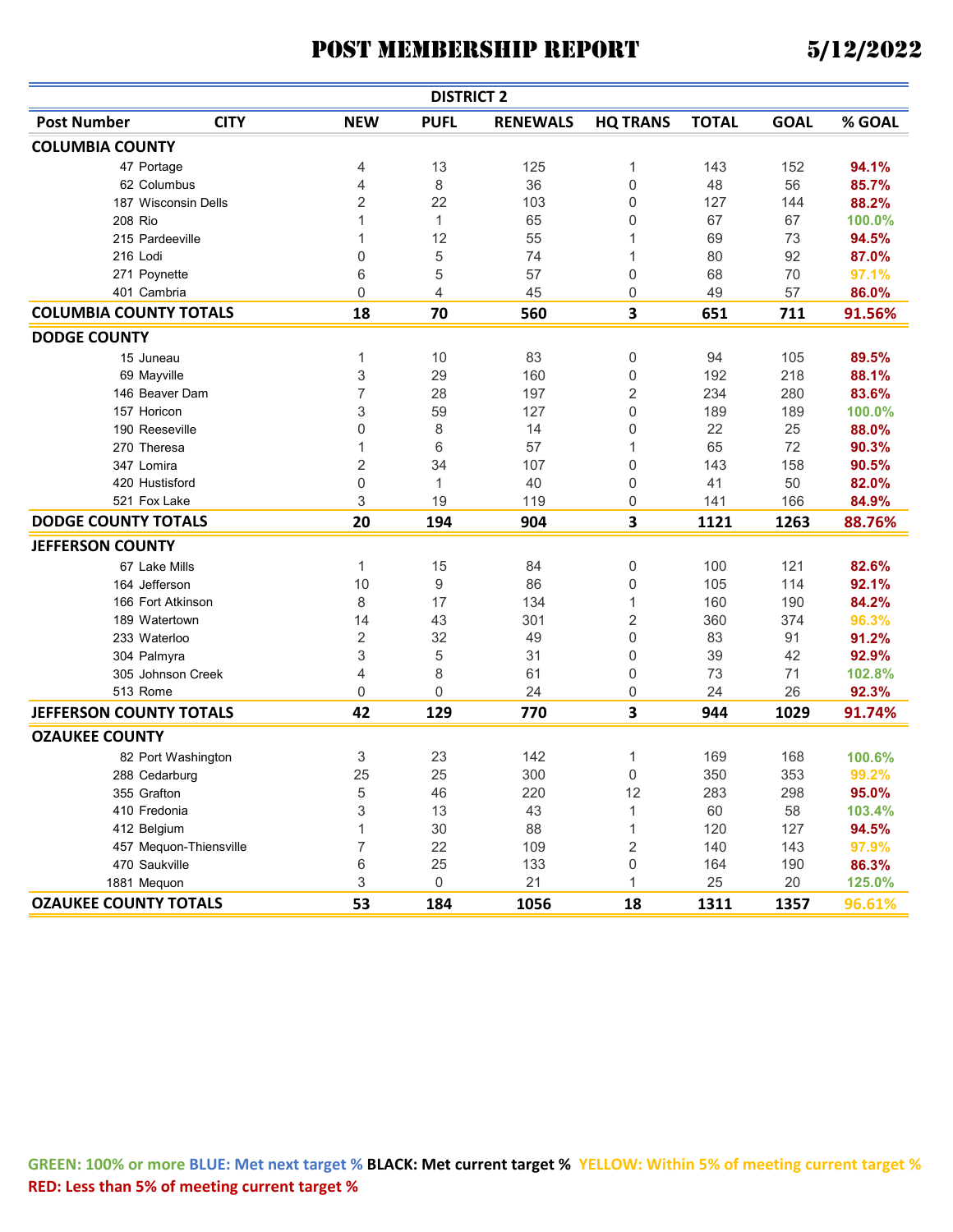| <b>DISTRICT 2 TOTALS</b>        | 216            | 812            | 4816 | 65 | 5909 | 6304 | 93.73% |
|---------------------------------|----------------|----------------|------|----|------|------|--------|
| <b>WASHINGTON COUNTY TOTALS</b> | 52             | 163            | 896  | 27 | 1138 | 1154 | 98.61% |
| 522 Hubertus                    | 23             | 4              | 85   | 2  | 114  | 94   | 121.3% |
| 486 Jackson                     | 2              | 15             | 122  |    | 140  | 151  | 92.7%  |
| 483 Allenton                    | 6              | 32             | 117  | 0  | 155  | 159  | 97.5%  |
| 384 Kewaskum                    | 2              | 13             | 91   | 0  | 106  | 116  | 91.4%  |
| 36 West Bend                    | 7              | 48             | 179  | 11 | 245  | 255  | 96.1%  |
| 19 Harford                      | 6              | 33             | 163  | 11 | 213  | 206  | 103.4% |
| 1 Germantown                    | 6              | 18             | 139  | 2  | 165  | 173  | 95.4%  |
| <b>WASHINGTON COUNTY</b>        |                |                |      |    |      |      |        |
| <b>SHEBOYGAN COUNTY TOTALS</b>  | 31             | 72             | 630  | 11 | 744  | 790  | 94.18% |
| 555 Sheboygan                   | 4              | $\overline{2}$ | 64   | 5  | 75   | 68   | 110.3% |
| 484 Glenbeulah                  | 0              | 3              | 28   | 0  | 31   | 32   | 96.9%  |
| 462 Adell                       | 0              | 0              | 15   | 0  | 15   | 16   | 93.8%  |
| 387 Franklin                    | 0              | 6              | 37   | 0  | 43   | 45   | 95.6%  |
| 386 Cascade                     | 0              | 6              | 14   | 0  | 20   | 26   | 76.9%  |
| 345 Hingham                     | 0              | 0              | 21   | 0  | 21   | 21   | 100.0% |
| 338 Cedar Grove                 | 0              | 0              | 6    | 0  | 6    | 27   | 22.2%  |
| 286 Oostburg                    | 4              | 2              | 55   | 0  | 61   | 52   | 117.3% |
| 261 Greenbush                   | 0              | 3              | 29   | 0  | 32   | 37   | 86.5%  |
| 243 Plymouth                    | 15             | 24             | 131  |    | 171  | 168  | 101.8% |
| 193 Batavia                     | 1              | 0              | 14   | 0  | 15   | 17   | 88.2%  |
| 149 Sheboygan Falls             | 4              | 7              | 67   | 2  | 80   | 90   | 88.9%  |
| 145 Random Lake                 | $\overline{2}$ | 3              | 32   |    | 38   | 32   | 118.8% |
| 83 Sheboygan                    | 1              | 16             | 117  | 2  | 136  | 159  | 85.5%  |
| <b>SHEBOYGAN COUNTY</b>         |                |                |      |    |      |      |        |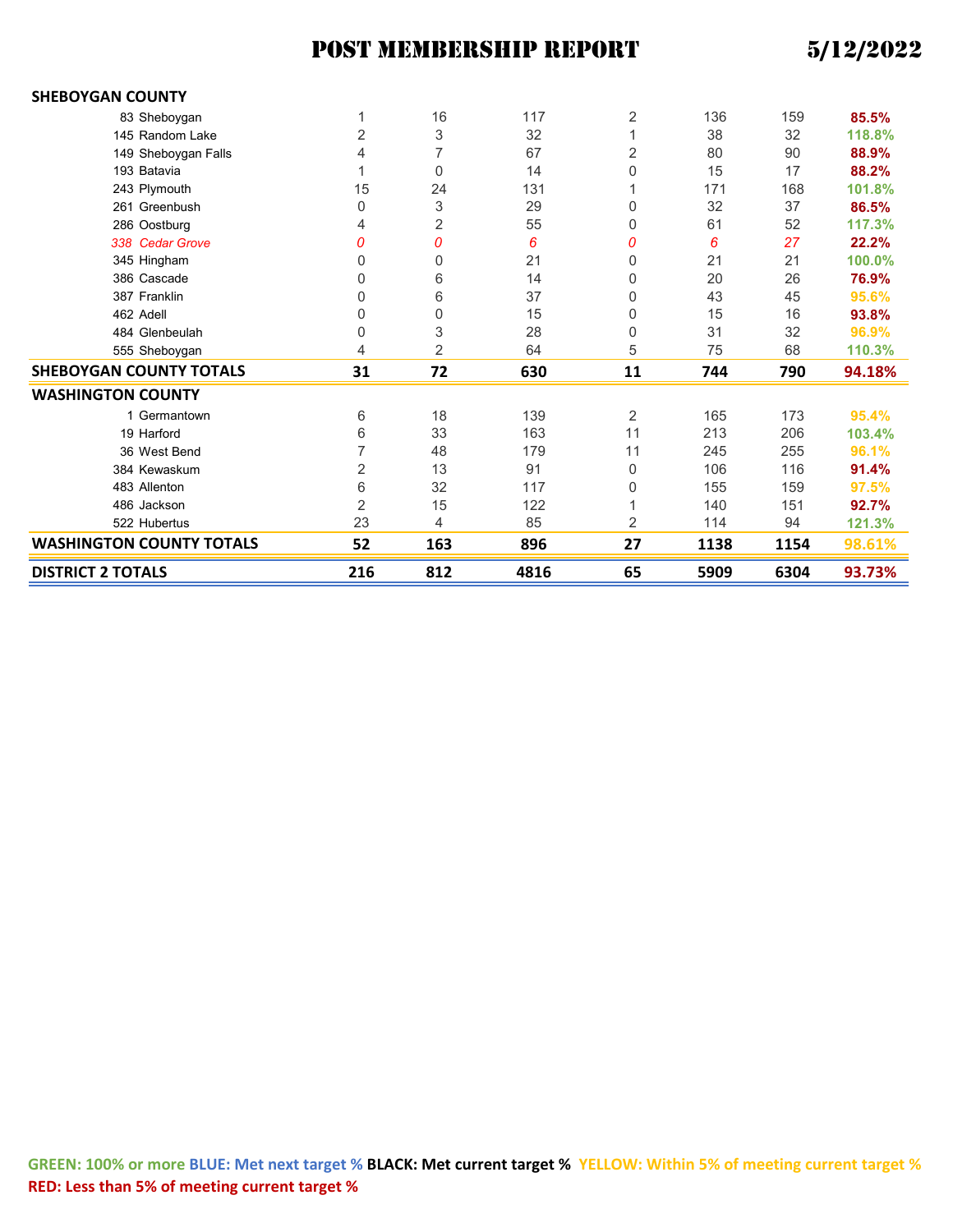|                               |                     |                | <b>DISTRICT 3</b> |                 |                 |              |             |                |
|-------------------------------|---------------------|----------------|-------------------|-----------------|-----------------|--------------|-------------|----------------|
| <b>Post Number</b>            | <b>CITY</b>         | <b>NEW</b>     | <b>PUFL</b>       | <b>RENEWALS</b> | <b>HQ TRANS</b> | <b>TOTAL</b> | <b>GOAL</b> | % GOAL         |
| <b>CRAWFORD COUNTY</b>        |                     |                |                   |                 |                 |              |             |                |
|                               | 68 Prairie du Chien | 1              | 5                 | 53              | 0               | 59           | 65          | 90.8%          |
|                               | 220 Soldiers Grove  | 8              | 25                | 74              | 0               | 107          | 114         | 93.9%          |
| 252 Eastman                   |                     | 0              | 0                 | 22              | 0               | 22           | 23          | 95.7%          |
| 308 Gays Mills                |                     | 3              | 8                 | 61              | 0               | 72           | 78          | 92.3%          |
| 446 Steuben                   |                     | 2              | 2                 | 29              | 0               | 33           | 33          | 100.0%         |
| 458 Wauzeka                   |                     | 0              | 3                 | 21              | 0               | 24           | 29          | 82.8%          |
| <b>CRAWFORD COUNTY TOTALS</b> |                     | 14             | 43                | 260             | 0               | 317          | 342         | 92.69%         |
| <b>DANE COUNTY</b>            |                     |                |                   |                 |                 |              |             |                |
|                               | 59 Stoughton        | 13             | 34                | 263             | 2               | 312          | 374         | 83.4%          |
|                               | 113 Mount Horeb     | 5              | 8                 | 116             | 3               | 132          | 127         | 103.9%         |
| 151 Madison                   |                     | 1              | 12                | 84              | 7               | 104          | 104         | 100.0%         |
|                               | 195 Cambridge       | 0              | 1                 | 4               | 0               | 5            | 8           | 62.5%          |
|                               | 245 Cross Plains    | 6              | 24                | 138             | 2               | 170          | 189         | 89.9%          |
|                               |                     | 1              | 4                 | 31              | $\mathbf{1}$    | 37           | 45          |                |
| 260 Deerfield                 | 248 Cottage Grove   |                |                   | 32              | 1               | 38           | 42          | 82.2%<br>90.5% |
|                               |                     | 2              | 3                 |                 |                 |              |             |                |
| 279 Marshall                  |                     | 0              | 9                 | 53              | 0               | 62           | 71          | 87.3%          |
|                               | 313 Black Earth     | 4              | 34                | 41              | 0               | 79           | 77          | 102.6%         |
|                               | 333 Sun Prairie     | 4              | 29                | 146             | 7               | 186          | 187         | 99.5%          |
| 348 DeForest                  |                     | 6              | 10                | 84              | $\overline{c}$  | 102          | 101         | 101.0%         |
|                               | 360 Waunakee        | 7              | 31                | 192             | 5               | 235          | 247         | 95.1%          |
| 385 Verona                    |                     | 5              | 34                | 83              | 7               | 129          | 127         | 101.6%         |
|                               | 437 Mazomanie       | 4              | $\overline{7}$    | 67              | $\overline{2}$  | 80           | 77          | 103.9%         |
| 460 Belleville                |                     | 1              | 10                | 34              | $\overline{2}$  | 47           | 47          | 100.0%         |
| 481 Madison                   |                     | 4              | 20                | 110             | 0               | 134          | 153         | 87.6%          |
| 501 Madison                   |                     | 10             | 53                | 215             | 12              | 290          | 286         | 101.4%         |
| 503 Dane                      |                     | 3              | 7                 | 33              | 0               | 43           | 43          | 100.0%         |
| 534 McFarland                 |                     | 10             | 62                | 179             | 10              | 261          | 310         | 84.2%          |
| <b>DANE COUNTY TOTALS</b>     |                     | 86             | 392               | 1905            | 63              | 2446         | 2615        | 93.54%         |
| <b>GRANT COUNTY</b>           |                     |                |                   |                 |                 |              |             |                |
|                               | 5 Patch Grove       | 0              | 0                 | 16              | 0               | 16           | 20          | 80.0%          |
|                               | 42 Platteville      | 1              | 13                | 107             | 1               | 122          | 141         | 86.5%          |
| 85 Muscoda                    |                     | 1              | 14                | 51              | 0               | 66           | 73          | 90.4%          |
| 104 Cuba City                 |                     | 0              | 3                 | 18              | 0               | 21           | 26          | 80.8%          |
| 109 Lancaster                 |                     | 1              | 12                | 71              | 0               | 84           | 92          | 91.3%          |
| 134 Boscobel                  |                     | 0              | 8                 | 44              | 1               | 53           | 62          | 85.5%          |
|                               | 148 Bloomington     | 0              | 2                 | 68              | 0               | 70           | 79          | 88.6%          |
|                               | 184 Fennimore       | 0              | 14                | 47              | 1               | 62           | 72          | 86.1%          |
|                               | 229 Mount Hope      | 3              | 3                 | 70              | 0               | 76           | 74          | 102.7%         |
| 352 Cassville                 |                     | 1              | 1                 | 36              | 0               | 38           | 39          | 97.4%          |
| 473 Potosi                    |                     | 0              | 1                 | 52              | 0               | 53           | 57          | 93.0%          |
| 482 Bagley                    |                     | 1              | 10                | 24              | 0               | 35           | 41          | 85.4%          |
|                               | 526 Hazel Green     | 0              | 1                 | 23              | 0               | 24           | 26          | 92.3%          |
| 551 Beetown                   |                     | 0              | 2                 | $\overline{7}$  | 0               | 9            | 9           | 100.0%         |
| <b>GRANT COUNTY TOTALS</b>    |                     | 8              | 84                |                 | 3               | 729          |             |                |
|                               |                     |                |                   | 634             |                 |              | 811         | 89.89%         |
| <b>GREEN COUNTY</b>           |                     |                |                   |                 |                 |              |             |                |
| 84 Monroe                     |                     | 1              | 21                | 124             | 1               | 147          | 172         | 85.5%          |
|                               | 141 New Glarus      | 2              | 13                | 55              | 0               | 70           | 84          | 83.3%          |
| 144 Albany                    |                     | $\overline{2}$ | 4                 | 27              | 0               | 33           | 38          | 86.8%          |
| 160 Brooklyn                  |                     | 0              | 9                 | 59              | 0               | 68           | 75          | 90.7%          |
| 197 Brodhead                  |                     | 0              | 12                | 49              | 0               | 61           | 73          | 83.6%          |
| 256 Monticello                |                     | 0              | $\mathbf{1}$      | 16              | 0               | 17           | 21          | 81.0%          |
| <b>GREEN COUNTY TOTALS</b>    |                     | 5              | 60                | 330             | 1               | 396          | 463         | 85.53%         |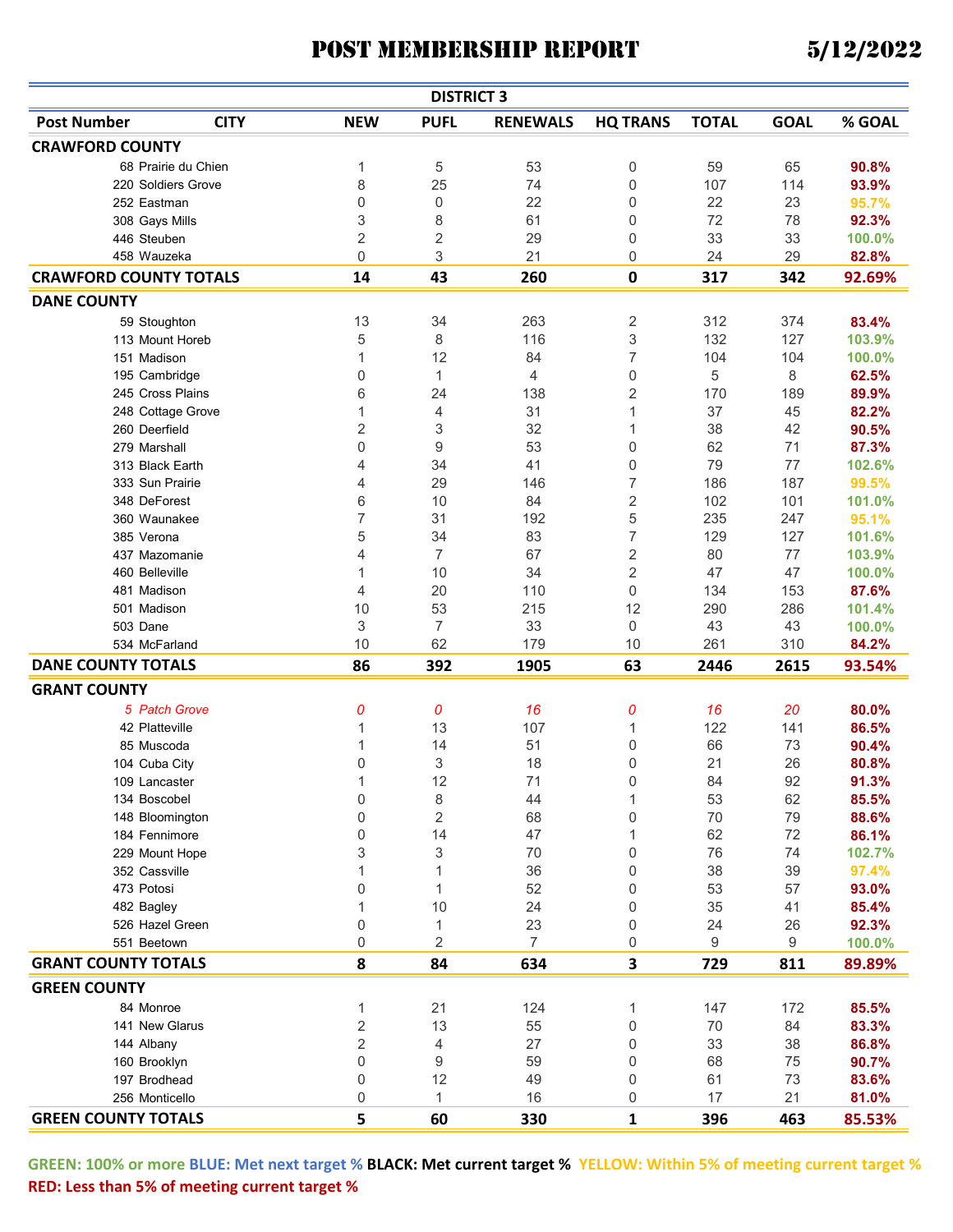| <b>IOWA COUNTY</b>             |                |                |      |             |      |      |        |
|--------------------------------|----------------|----------------|------|-------------|------|------|--------|
| 97 Dodgeville                  | 0              | 6              | 41   | 0           | 47   | 59   | 79.7%  |
| 170 Mineral Point              |                | 8              | 90   | 3           | 102  | 108  | 94.4%  |
| 257 Ridgeway                   | 0              | 0              | 31   | 0           | 31   | 33   | 93.9%  |
| 335 Avoca                      | 4              | $\overline{7}$ | 19   | 0           | 30   | 30   | 100.0% |
| 422 Highland                   | 0              | 2              | 35   |             | 38   | 39   | 97.4%  |
| 433 Barneveld                  | 0              | 11             | 91   | 0           | 102  | 108  | 94.4%  |
| 493 Linden                     | 1              | 10             | 39   | 0           | 50   | 51   | 98.0%  |
| 510 Hollandale                 | 2              |                | 27   | 0           | 30   | 31   | 96.8%  |
| <b>IOWA COUNTY TOTALS</b>      | 8              | 45             | 373  | 4           | 430  | 459  | 93.68% |
| <b>LAFAYETTE COUNTY</b>        |                |                |      |             |      |      |        |
| 105 Shullsburg                 | 2              | 8              | 28   | 0           | 38   | 42   | 90.5%  |
| 142 Blanchardville             | 1              |                | 36   | 0           | 38   | 49   | 77.6%  |
| 177 Gratiot                    | 0              | 0              | 8    | 0           | 8    | 12   | 66.7%  |
| 214 Darlington                 | $\overline{2}$ | 23             | 164  | 0           | 189  | 204  | 92.6%  |
| 251 Argyle                     | 3              | 7              | 81   | 0           | 91   | 88   | 103.4% |
| 290 Benton                     | 0              |                | 14   | 0           | 15   | 17   | 88.2%  |
| 453 Belmont                    | 0              | $\mathbf{0}$   | 35   | 0           | 35   | 39   | 89.7%  |
| <b>LAFAYETTE COUNTY TOTALS</b> | 8              | 40             | 366  | $\mathbf 0$ | 414  | 451  | 91.80% |
| <b>RICHLAND COUNTY</b>         |                |                |      |             |      |      |        |
| 13 Richland Center             | 5              | 17             | 131  | 0           | 153  | 177  | 86.4%  |
| 383 Lone Rock                  | $\overline{2}$ | 4              | 25   | 0           | 31   | 31   | 100.0% |
| 447 Viola                      | 0              | 6              | 47   | 0           | 53   | 57   | 93.0%  |
| 491 Cazenovia                  | 1              | 10             | 38   | $\Omega$    | 49   | 49   | 100.0% |
| <b>RICHLAND COUNTY TOTALS</b>  | 8              | 37             | 241  | 0           | 286  | 314  | 91.08% |
| <b>DISTRICT 3 TOTALS</b>       | 137            | 701            | 4109 | 71          | 5018 | 5455 | 91.99% |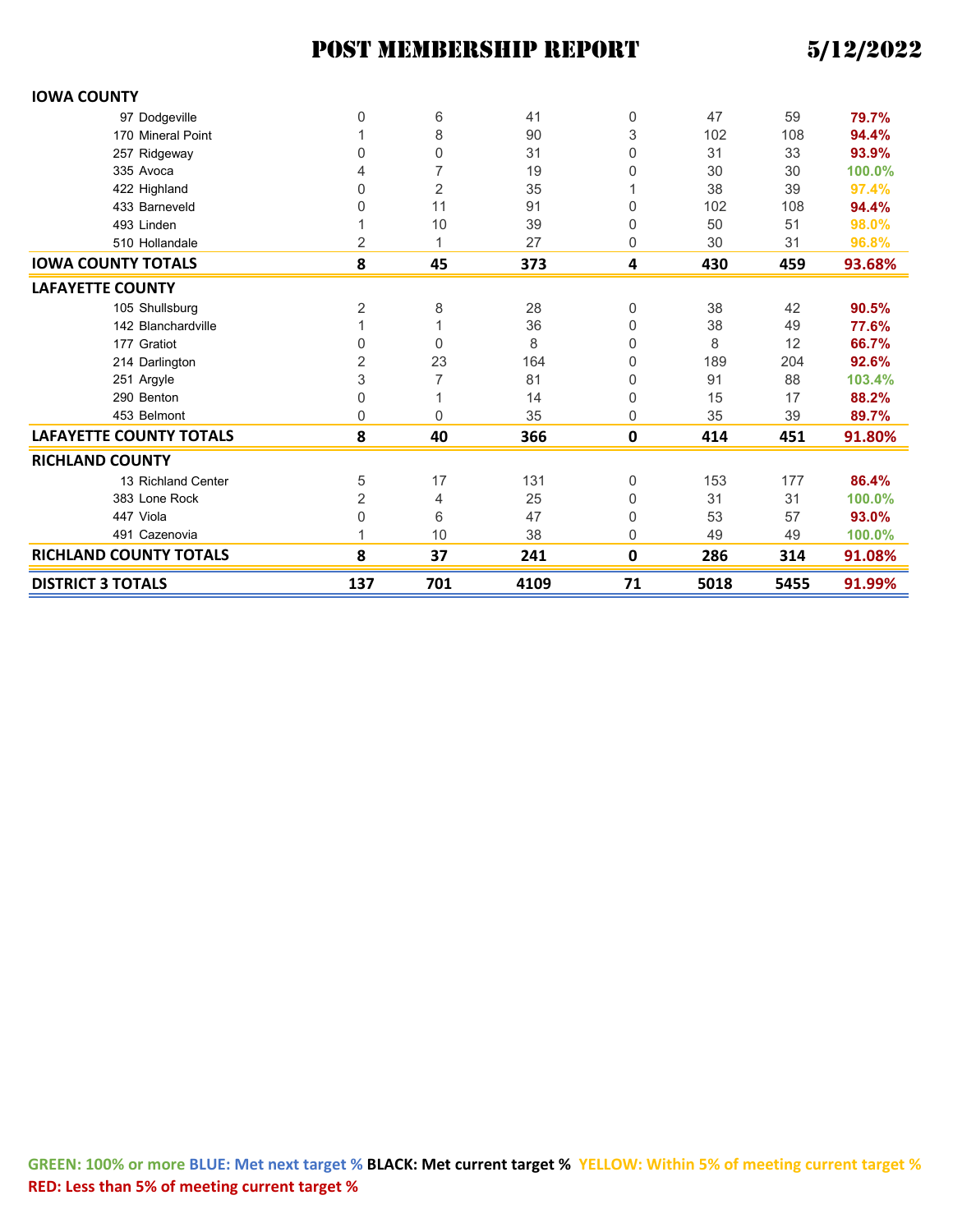|                                | <b>DISTRICT 4</b>  |            |             |                 |                 |              |             |        |  |  |  |
|--------------------------------|--------------------|------------|-------------|-----------------|-----------------|--------------|-------------|--------|--|--|--|
| <b>Post Number</b>             | <b>CITY</b>        | <b>NEW</b> | <b>PUFL</b> | <b>RENEWALS</b> | <b>HQ TRANS</b> | <b>TOTAL</b> | <b>GOAL</b> | % GOAL |  |  |  |
| <b>MILWAUKEE COUNTY</b>        |                    |            |             |                 |                 |              |             |        |  |  |  |
| 16 Cudahy                      |                    | 0          | 4           | 44              | 0               | 48           | 53          | 90.6%  |  |  |  |
| 18 Milwaukee                   |                    | 3          | 5           | 41              | 0               | 49           | 61          | 80.3%  |  |  |  |
|                                | 27 South Milwaukee | 7          | 17          | 113             | 0               | 137          | 164         | 83.5%  |  |  |  |
| 120 West Allis                 |                    | 6          | 14          | 92              | 3               | 115          | 147         | 78.2%  |  |  |  |
| 180 Milwaukee                  |                    | 4          | 27          | 55              | 0               | 86           | 99          | 86.9%  |  |  |  |
| 192 Franklin                   |                    | 0          | 17          | 62              | 2               | 81           | 89          | 91.0%  |  |  |  |
| 299 Hales Corners              |                    | 0          | 16          | 57              | 0               | 73           | 82          | 89.0%  |  |  |  |
| 388 Milwaukee                  |                    | 0          | 3           | 6               | 0               | 9            | 18          | 50.0%  |  |  |  |
| 400 Wauwatosa                  |                    | 0          | 14          | 60              | 0               | 74           | 74          | 100.0% |  |  |  |
| 415 Milwaukee                  |                    | 0          | 32          | 121             | 0               | 153          | 179         | 85.5%  |  |  |  |
| 416 Greendale                  |                    | 3          | 77          | 377             | 2               | 459          | 658         | 69.8%  |  |  |  |
| 426 Milwaukee                  |                    | 0          | 8           | 65              | 0               | 73           | 87          | 83.9%  |  |  |  |
| 427 Milwaukee                  |                    | 2          | 9           | 49              | 0               | 60           | 72          | 83.3%  |  |  |  |
| 434 Oak Creek                  |                    | 13         | 25          | 331             | 0               | 369          | 405         | 91.1%  |  |  |  |
| 444 Milwaukee                  |                    | 0          | 4           | 12              | 0               | 16           | 26          | 61.5%  |  |  |  |
| 489 Milwaukee                  |                    | 0          |             | 28              | 0               | 29           | 35          | 82.9%  |  |  |  |
| 500 West Allis                 |                    | 0          | 13          | 9               | 0               | 22           | 24          | 91.7%  |  |  |  |
| 529 Milwaukee                  |                    | 0          | 2           | 10              | 0               | 12           | 15          | 80.0%  |  |  |  |
| 537 Milwaukee                  |                    | 6          | 24          | 172             | 4               | 206          | 241         | 85.5%  |  |  |  |
| <b>MILWAUKEE COUNTY TOTALS</b> |                    | 44         | 312         | 1704            | 11              | 2071         | 2529        | 81.89% |  |  |  |
| <b>DISTRICT 4 TOTALS</b>       |                    | 44         | 312         | 1704            | 11              | 2071         | 2529        | 81.89% |  |  |  |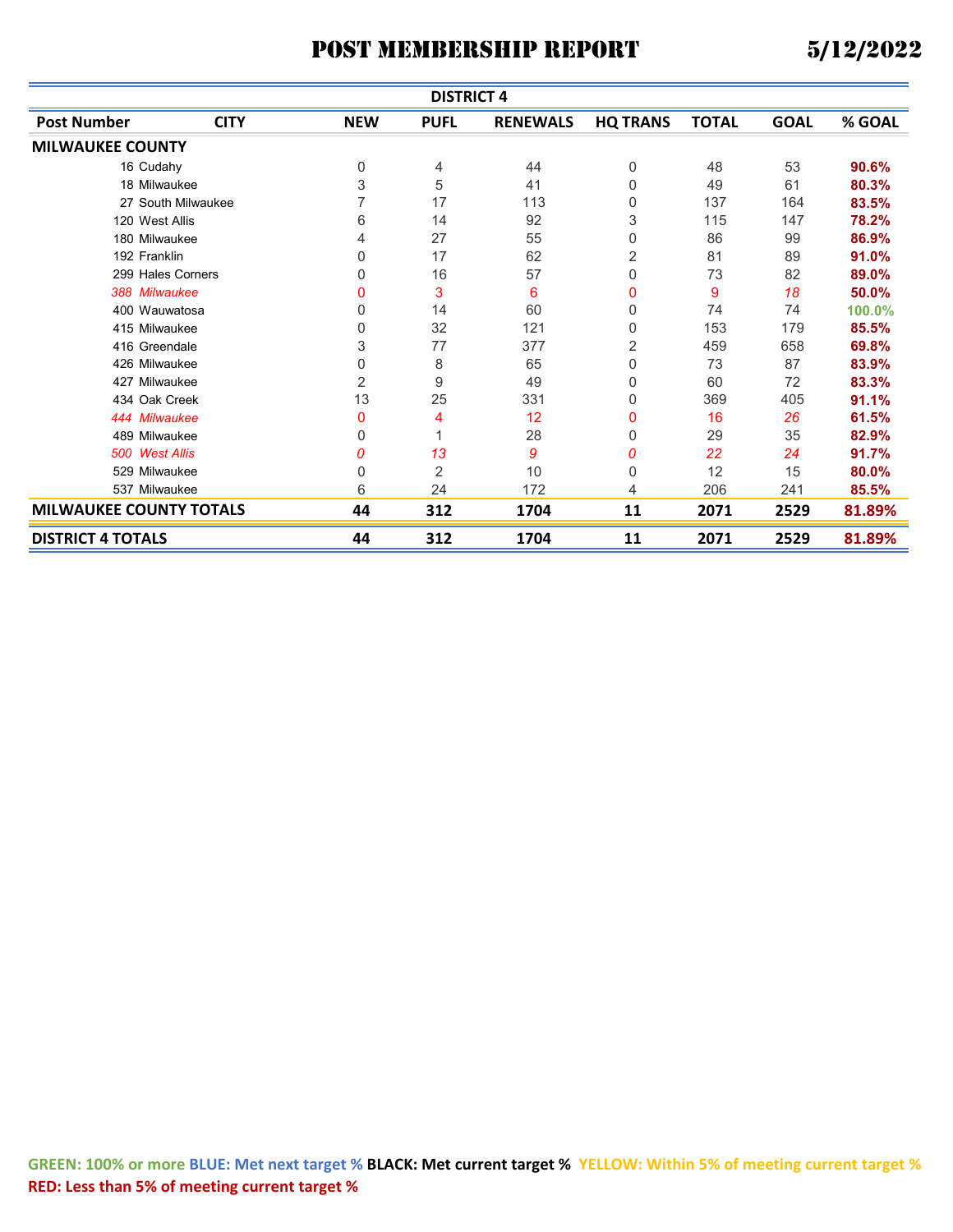|                                | <b>DISTRICT 5</b> |            |                |                 |                 |              |             |        |  |  |
|--------------------------------|-------------------|------------|----------------|-----------------|-----------------|--------------|-------------|--------|--|--|
| <b>Post Number</b>             | <b>CITY</b>       | <b>NEW</b> | <b>PUFL</b>    | <b>RENEWALS</b> | <b>HQ TRANS</b> | <b>TOTAL</b> | <b>GOAL</b> | % GOAL |  |  |
| <b>MILWAUKEE COUNTY</b>        |                   |            |                |                 |                 |              |             |        |  |  |
| 31 Milwaukee                   |                   | 0          | 3              | 9               | 0               | 12           | 32          | 37.5%  |  |  |
| 219 Milwaukee                  |                   |            | $\overline{2}$ | 46              |                 | 48           | 71          | 67.6%  |  |  |
| 331 Shorewood                  |                   | 0          | 16             | 48              | 0               | 64           | 92          | 69.6%  |  |  |
| 406 Milwaukee                  |                   | 2          | 8              | 68              | 0               | 78           | 102         | 76.5%  |  |  |
| 448 Milwaukee                  |                   | 0          | 15             | 21              | 0               | 36           | 44          | 81.8%  |  |  |
| 455 Milwaukee                  |                   | 0          | 17             | 55              | 0               | 72           | 95          | 75.8%  |  |  |
| 472 Milwaukee                  |                   |            |                | 12              |                 | 14           | 14          | 100.0% |  |  |
| 474 Milwaukee                  |                   |            | 15             | 36              | 0               | 51           | 64          | 79.7%  |  |  |
| 479 Milwaukee                  |                   |            |                | 66              |                 | 75           | 74          | 101.4% |  |  |
| 490 Milwaukee                  |                   | 3          | 6              | 29              | 0               | 38           | 62          | 61.3%  |  |  |
| <b>MILWAUKEE COUNTY TOTALS</b> |                   | 7          | 90             | 390             |                 | 488          | 650         | 75.08% |  |  |
| <b>DISTRICT 5 TOTALS</b>       |                   |            | 90             | 390             |                 | 488          | 650         | 75.08% |  |  |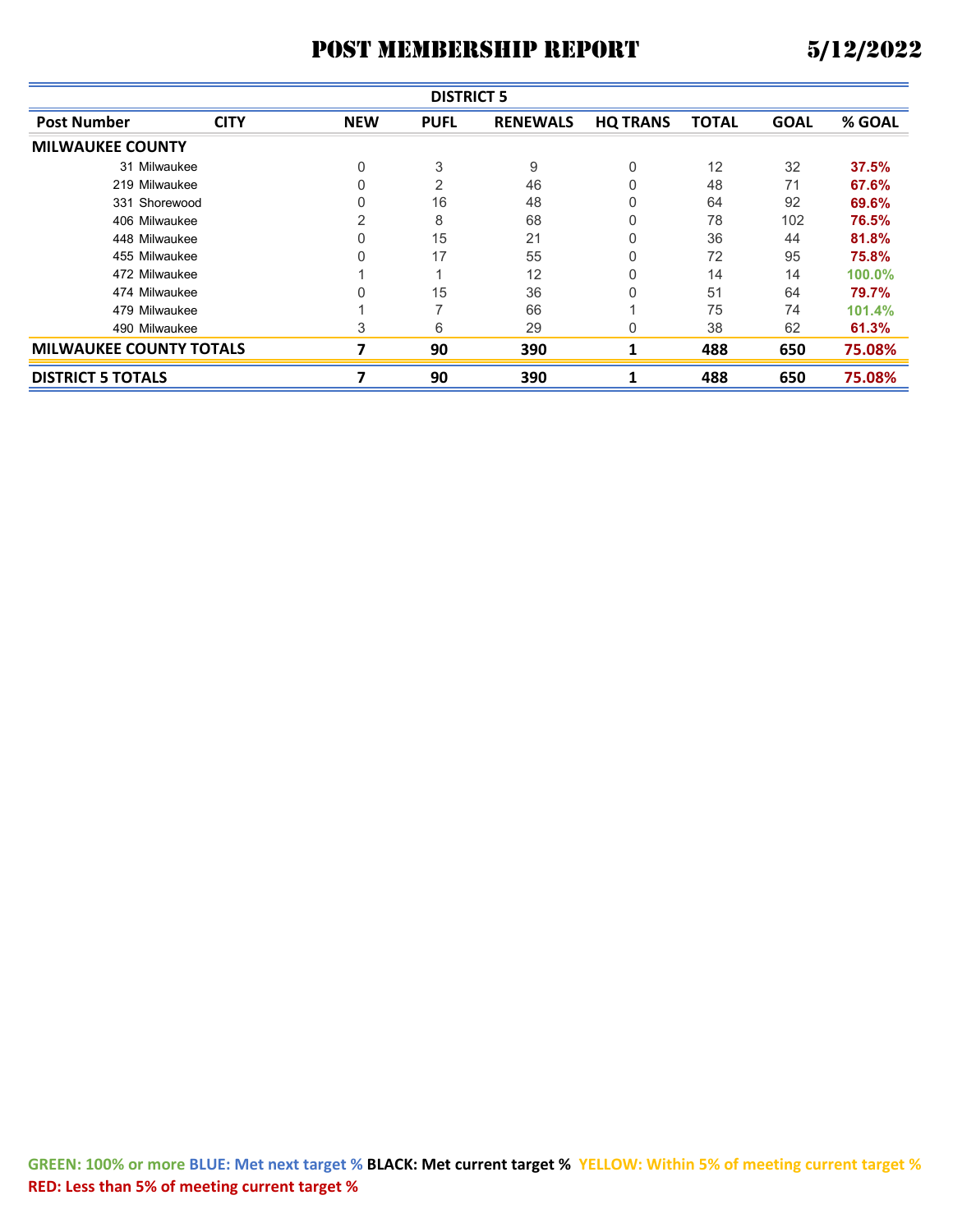|                                  |                       |                | <b>DISTRICT 6</b> |                 |                 |              |             |        |
|----------------------------------|-----------------------|----------------|-------------------|-----------------|-----------------|--------------|-------------|--------|
| <b>Post Number</b>               | <b>CITY</b>           | <b>NEW</b>     | <b>PUFL</b>       | <b>RENEWALS</b> | <b>HQ TRANS</b> | <b>TOTAL</b> | <b>GOAL</b> | % GOAL |
| <b>CALUMET COUNTY</b>            |                       |                |                   |                 |                 |              |             |        |
|                                  | 124 New Holstein      | 0              | 16                | 121             | 1               | 138          | 168         | 82.1%  |
| 125 Chilton                      |                       | 0              | 6                 | 43              | 1               | 50           | 52          | 96.2%  |
| 126 Brillion                     |                       | 1              | 12                | 72              | 0               | 85           | 97          | 87.6%  |
| 127 Hilbert                      |                       | 0              | 7                 | 15              | 0               | 22           | 25          | 88.0%  |
| 128 Stockbridge                  |                       | 0              | 3                 | 53              | 0               | 56           | 67          | 83.6%  |
| 265 Darboy                       |                       | 0              | 1                 | 14              | 0               | 15           | 21          | 71.4%  |
| 496 Sherwood                     |                       | 4              | 4                 | 36              | 0               | 44           | 44          | 100.0% |
| <b>CALUMET COUNTY TOTALS</b>     |                       | 5              | 49                | 354             | 2               | 410          | 474         | 86.50% |
| <b>FOND DU LAC COUNTY</b>        |                       |                |                   |                 |                 |              |             |        |
| 43 Ripon                         |                       | 3              | $\overline{7}$    | 57              | 1               | 68           | 71          | 95.8%  |
|                                  | 75 Fond du Lac        | 12             | 40                | 262             | $\overline{2}$  | 316          | 383         | 82.5%  |
|                                  | 156 North Fond du Lac | 1              | 1                 | 26              | 0               | 28           | 33          | 84.8%  |
| 210 Waupun                       |                       | 6              | 37                | 106             | 0               | 149          | 164         | 90.9%  |
|                                  | 222 Campsbellsport    | 0              | $\mathbf 0$       | 14              | 0               | 14           | 17          | 82.4%  |
|                                  | 378 Brandon-Fairwater | 0              | $\Omega$          | 13              | 0               | 13           | 16          | 81.3%  |
| 454 Mt. Calvary                  |                       | 9              | 21                | 127             | 0               | 157          | 155         | 101.3% |
| 478 St. Cloud                    |                       | $\overline{2}$ | 4                 | 47              | 0               | 53           | 50          | 106.0% |
| <b>FOND DU LAC COUNTY TOTALS</b> |                       | 33             | 110               | 652             | 3               | 798          | 889         | 89.76% |
| <b>GREEN LAKE COUNTY</b>         |                       |                |                   |                 |                 |              |             |        |
| 282 Markesan                     |                       | 0              | 5                 | 26              | 0               | 31           | 39          | 79.5%  |
|                                  | 306 Green Lake        | 3              | 8                 | 143             | 0               | 154          | 157         | 98.1%  |
| 340 Berlin                       |                       | 5              | 15                | 46              | 0               | 66           | 64          | 103.1% |
| 366 Princeton                    |                       | 3              | 11                | 57              | 1               | 72           | 87          | 82.8%  |
| 395 Kingston                     |                       | $\mathbf 0$    | 4                 | 30              | 0               | 34           | 40          | 85.0%  |
| <b>GREEN LAKE COUNTY TOTALS</b>  |                       | 11             | 43                | 302             | 1               | 357          | 387         | 92.25% |
| <b>MANITOWOC COUNTY</b>          |                       |                |                   |                 |                 |              |             |        |
| 28 Valders                       |                       | 0              | 5                 | 21              | 0               | 26           | 32          | 81.3%  |
|                                  | 88 Manitowoc          | 0              | 20                | 114             | 0               | 134          | 161         | 83.2%  |
| 165 Two Rivers                   |                       | 7              | 11                | 98              | 3               | 119          | 119         | 100.0% |
| 199 Reedsville                   |                       | 0              | 0                 | 28              | 0               | 28           | 33          | 84.8%  |
| 477 St. Nazianz                  |                       | 15             | 7                 | 40              | 2               | 64           | 50          | 128.0% |
| <b>MANITOWOC COUNTY TOTALS</b>   |                       | 22             | 43                | 301             | 5               | 371          | 395         | 93.92% |
| <b>MARQUETTE COUNTY</b>          |                       |                |                   |                 |                 |              |             |        |
| 244 Westfield                    |                       | 0              | $\overline{7}$    | 25              | 0               | 32           | 40          | 80.0%  |
| 329 Briggsville                  |                       | 0              | 18                | 75              |                 | 94           | 114         | 82.5%  |
| 351 Montello                     |                       | 2              | 8                 | 75              | 0               | 85           | 108         | 78.7%  |
| 423 Neshkoro                     |                       | 4              | 0                 | 22              | 2               | 28           | 27          | 103.7% |
| <b>MARQUETTE COUNTY TOTALS</b>   |                       | $\bf 6$        | 33                | 197             | 3               | 239          | 289         | 82.70% |
| <b>WINNEBAGO COUNTY</b>          |                       |                |                   |                 |                 |              |             |        |
| 33 Neenah                        |                       | 3              | 18                | 133             | 3               | 157          | 180         | 87.2%  |
| 70 Oshkosh                       |                       | 3              | 50                | 176             | $\overline{2}$  | 231          | 276         | 83.7%  |
| 152 Menasha                      |                       | 1              | 4                 | 58              | 1               | 64           | 74          | 86.5%  |
| 234 Omro                         |                       | 9              | 21                | 160             | 2               | 192          | 203         | 94.6%  |
|                                  | 364 Winneconne        | $\overline{4}$ | 17                | 89              | 0               | 110          | 117         | 94.0%  |
| <b>WINNEBAGO COUNTY TOTALS</b>   |                       | 20             | 110               | 616             | 8               | 754          | 850         | 88.71% |
|                                  |                       |                |                   |                 |                 |              |             |        |
| <b>DISTRICT 6 TOTALS</b>         |                       | 97             | 388               | 2422            | 22              | 2929         | 3284        | 89.19% |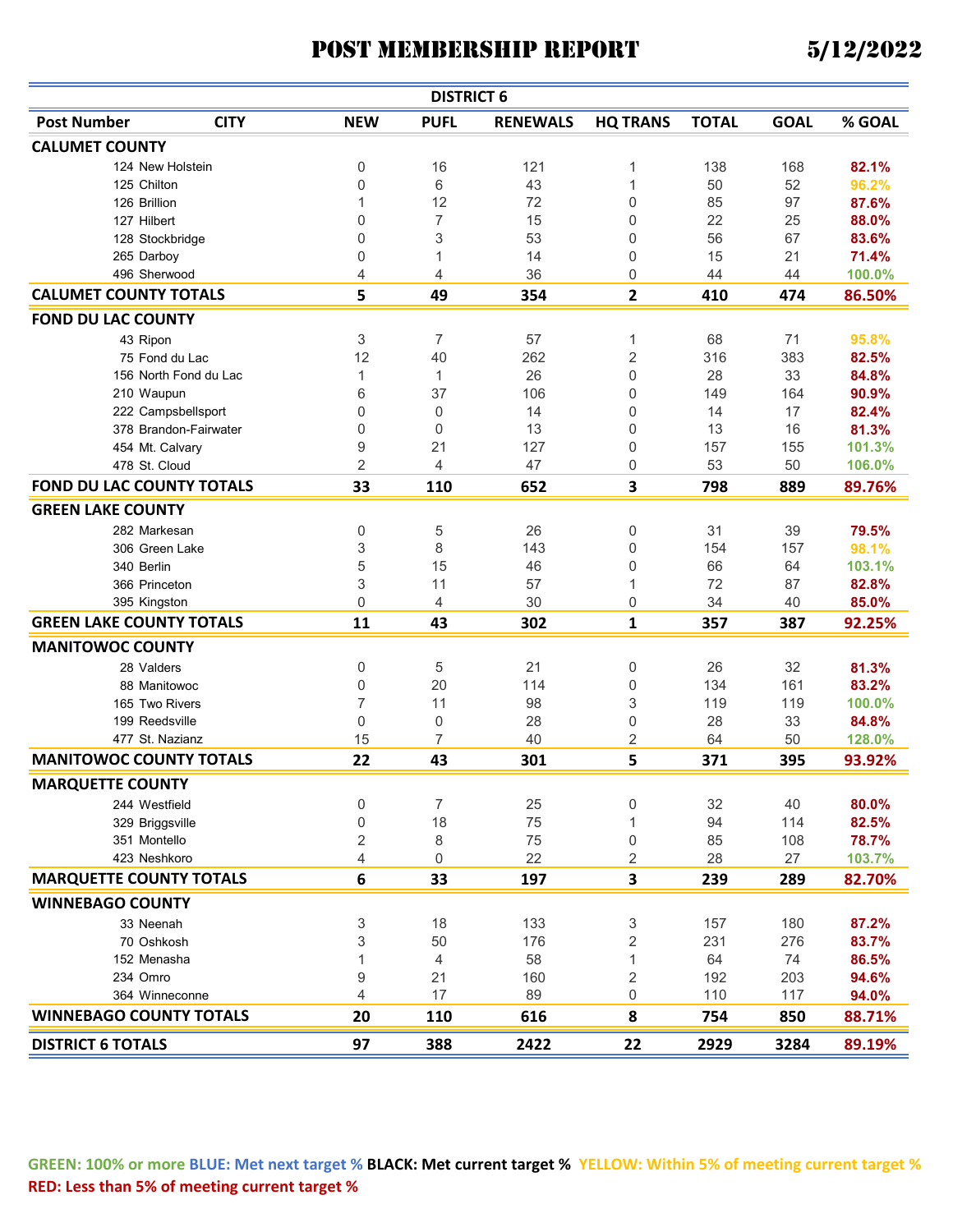|                                |             |                | <b>DISTRICT 7</b> |                 |                         |              |                |        |
|--------------------------------|-------------|----------------|-------------------|-----------------|-------------------------|--------------|----------------|--------|
| <b>Post Number</b>             | <b>CITY</b> | <b>NEW</b>     | <b>PUFL</b>       | <b>RENEWALS</b> | <b>HQ TRANS</b>         | <b>TOTAL</b> | <b>GOAL</b>    | % GOAL |
| <b>ADAMS COUNTY</b>            |             |                |                   |                 |                         |              |                |        |
| 65 Rome                        |             | 0              | 2                 | 39              | 0                       | 41           | 60             | 68.3%  |
| 250 Adams                      |             | 11             | 8                 | 81              | 3                       | 103          | 106            | 97.2%  |
| 273 Grand Marsh                |             | 2              | 4                 | 28              | 0                       | 34           | 35             | 97.1%  |
| <b>ADAMS COUNTY TOTALS</b>     |             | 13             | 14                | 148             | 3                       | 178          | 201            | 88.56% |
| <b>CLARK COUNTY</b>            |             |                |                   |                 |                         |              |                |        |
| 73 Neillsville                 |             | 5              | 31                | 107             | 0                       | 143          | 159            | 89.9%  |
| 118 Thorp                      |             | 2              | 13                | 82              | 0                       | 97           | 112            | 86.6%  |
| 123 Owen                       |             | 1              | 0                 | 19              | 0                       | 20           | 24             | 83.3%  |
| 175 Loyal                      |             | 1              | 11                | 95              | 0                       | 107          | 122            | 87.7%  |
| 238 Greenwood                  |             | 0              | 18                | 53              | 0                       | 71           | 79             | 89.9%  |
| 320 Humbird                    |             | 0              | 4                 | 8               | 0                       | 12           | 14             | 85.7%  |
| 517 Dorchester                 |             | 3              | 11                | 32              | 0                       | 46           | 47             | 97.9%  |
| <b>CLARK COUNTY TOTALS</b>     |             | 12             | 88                | 396             | 0                       | 496          | 557            | 89.05% |
| <b>JACKSON COUNTY</b>          |             |                |                   |                 |                         |              |                |        |
| 129 Black River Falls          |             | 0              | 4                 | 2               | 0                       | 6            | 37             | 16.2%  |
| 140 Merrillan                  |             | 0              | 1                 | 5               | 0                       | 6            | $\overline{7}$ | 85.7%  |
| 162 Alma Center                |             | 0              | 1                 | 8               | 0                       | 9            | 13             | 69.2%  |
| 200 Black River Falls          |             | 5              | 19                | 107             | 0                       | 131          | 138            | 94.9%  |
| 368 Taylor-Hixton              |             | 0              | 7                 | 49              | 0                       | 56           | 61             | 91.8%  |
| 439 Melrose                    |             | 0              | 11                | 86              | 0                       | 97           | 114            | 85.1%  |
| 541 Northfield                 |             | 1              | 36                | 25              | 0                       | 62           | 67             | 92.5%  |
| <b>JACKSON COUNTY TOTALS</b>   |             | 6              | 79                | 282             | $\mathbf 0$             | 367          | 437            | 83.98% |
| <b>JUNEAU COUNTY</b>           |             |                |                   |                 |                         |              |                |        |
| 81 Mauston                     |             | 2              | 18                | 107             | 0                       | 127          | 153            | 83.0%  |
| 110 New Lisbon                 |             | $\overline{c}$ | 5                 | 50              | 0                       | 57           | 64             | 89.1%  |
| 115 Elroy                      |             | $\overline{c}$ | 6                 | 48              | 1                       | 57           | 54             | 105.6% |
| 133 Camp Douglas               |             | 0              | 5                 | 50              | 0                       | 55           | 60             | 91.7%  |
| 206 Wonewoc                    |             | 2              | 3                 | 28              | 0                       | 33           | 41             | 80.5%  |
| 277 Necedah                    |             | $\overline{2}$ | 10                | 52              | 1                       | 65           | 75             | 86.7%  |
| <b>JUNEAU COUNTY TOTALS</b>    |             | 10             | 47                | 335             | $\overline{\mathbf{2}}$ | 394          | 447            | 88.14% |
| <b>LA CROSSE COUNTY</b>        |             |                |                   |                 |                         |              |                |        |
| 40 Bangor                      |             | 3              | $\overline{7}$    | 80              | 0                       | 90           | 99             | 90.9%  |
| 51 West Salem                  |             | 20             | 29                | 199             | 0                       | 248          | 239            | 103.8% |
| 52 La Crosse                   |             | 7              | 61                | 425             | 2                       | 495          | 589            | 84.0%  |
| 284 Holmen                     |             | 8              | 27                | 143             | 1                       | 179          | 197            | 90.9%  |
| 336 Onalaska                   |             | 25             | 57                | 406             | 3                       | 491          | 523            | 93.9%  |
| 417 French Island              |             | 5              | 7                 | 78              | 0                       | 90           | 97             | 92.8%  |
| 507 Mindoro                    |             | 0              | 4                 | 22              | 0                       | 26           | 32             | 81.3%  |
| <b>LA CROSSE COUNTY TOTALS</b> |             | 68             | 192               | 1353            | 6                       | 1619         | 1776           | 91.16% |
| <b>MONROE COUNTY</b>           |             |                |                   |                 |                         |              |                |        |
| 100 Sparta                     |             | 6              | 15                | 215             | 0                       | 236          | 257            | 91.8%  |
| 201 Tomah                      |             |                | 32                | 211             | 2                       | 246          | 293            | 84.0%  |
| 309 Kendall                    |             |                | 3                 | 31              | 0                       | 35           | 41             | 85.4%  |
| 438 Norwalk                    |             | 0              | 6                 | 40              | 0                       | 46           | 49             | 93.9%  |
| 445 Cashton                    |             | 0              | 0                 | 18              | 0                       | 18           | 22             | 81.8%  |
| 508 Wilton                     |             | 6              | 12                | 52              | 0                       | 70           | 70             | 100.0% |
| <b>MONROE COUNTY TOTALS</b>    |             | 14             | 68                | 567             | 2                       | 651          | 732            | 88.93% |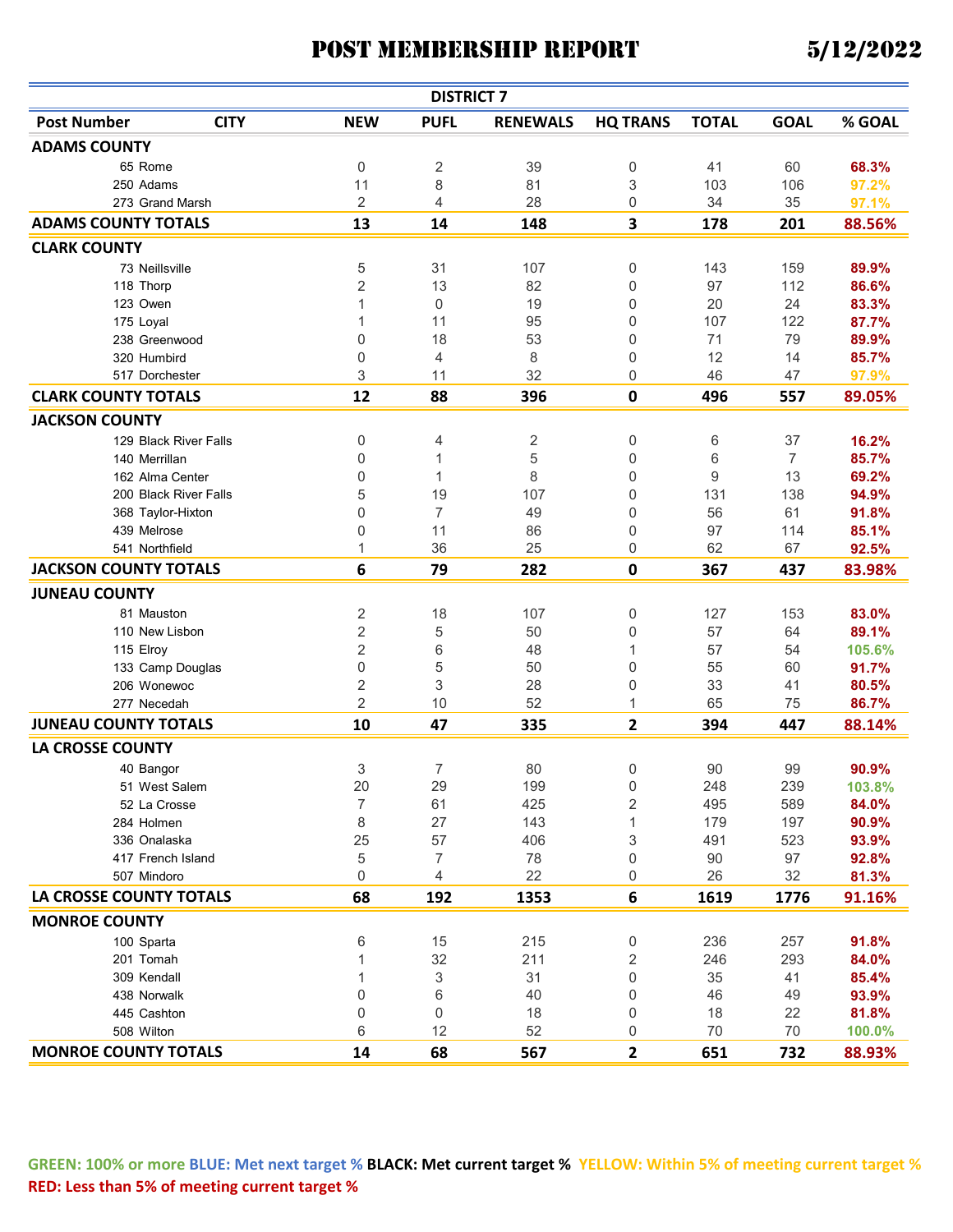| <b>SAUK COUNTY</b>          |                |                |      |          |      |      |        |
|-----------------------------|----------------|----------------|------|----------|------|------|--------|
| 26 Baraboo                  |                | 29             | 140  | 3        | 173  | 203  | 85.2%  |
| 167 Sauk City               | 0              | 10             | 32   | 0        | 42   | 43   | 97.7%  |
| 172 North Freedom           |                | 8              | 29   | 0        | 37   | 42   | 88.1%  |
| 242 LaValle                 |                | 5              | 60   | 0        | 66   | 76   | 86.8%  |
| 253 Spring Green            |                | $\overline{2}$ | 27   | 0        | 29   | 38   | 76.3%  |
| 350 Reedsburg               | 0              | 12             | 78   |          | 91   | 104  | 87.5%  |
| 398 Plain                   | 2              | $\overline{7}$ | 58   |          | 68   | 69   | 98.6%  |
| 556 Baraboo                 | 0              | 0              | 14   | 0        | 14   | 14   | 100.0% |
| <b>SAUK COUNTY TOTALS</b>   | 4              | 73             | 438  | 5        | 520  | 589  | 88.29% |
| <b>VERNON COUNTY</b>        |                |                |      |          |      |      |        |
| 116 Coon Valley             | 11             | 26             | 127  | $\Omega$ | 164  | 173  | 94.8%  |
| 138 Viroqua                 | 0              | 6              | 62   | 0        | 68   | 81   | 84.0%  |
| 155 Westby                  | 8              | 8              | 75   |          | 92   | 98   | 93.9%  |
| 202 Chaseburg               |                | 9              | 61   |          | 72   | 68   | 105.9% |
| 223 Hillsboro               | 3              | 4              | 43   | 0        | 50   | 55   | 90.9%  |
| 246 Genoa                   | 0              | 9              | 27   | 0        | 36   | 41   | 87.8%  |
| 315 Stoddard                | $\overline{2}$ | 12             | 60   | 0        | 74   | 90   | 82.2%  |
| 467 Ontario                 |                | 4              | 52   | 0        | 57   | 68   | 83.8%  |
| <b>VERNON COUNTY TOTALS</b> | 26             | 78             | 507  | 2        | 613  | 674  | 90.95% |
| <b>DISTRICT 7 TOTALS</b>    | 153            | 639            | 4026 | 20       | 4838 | 5413 | 89.38% |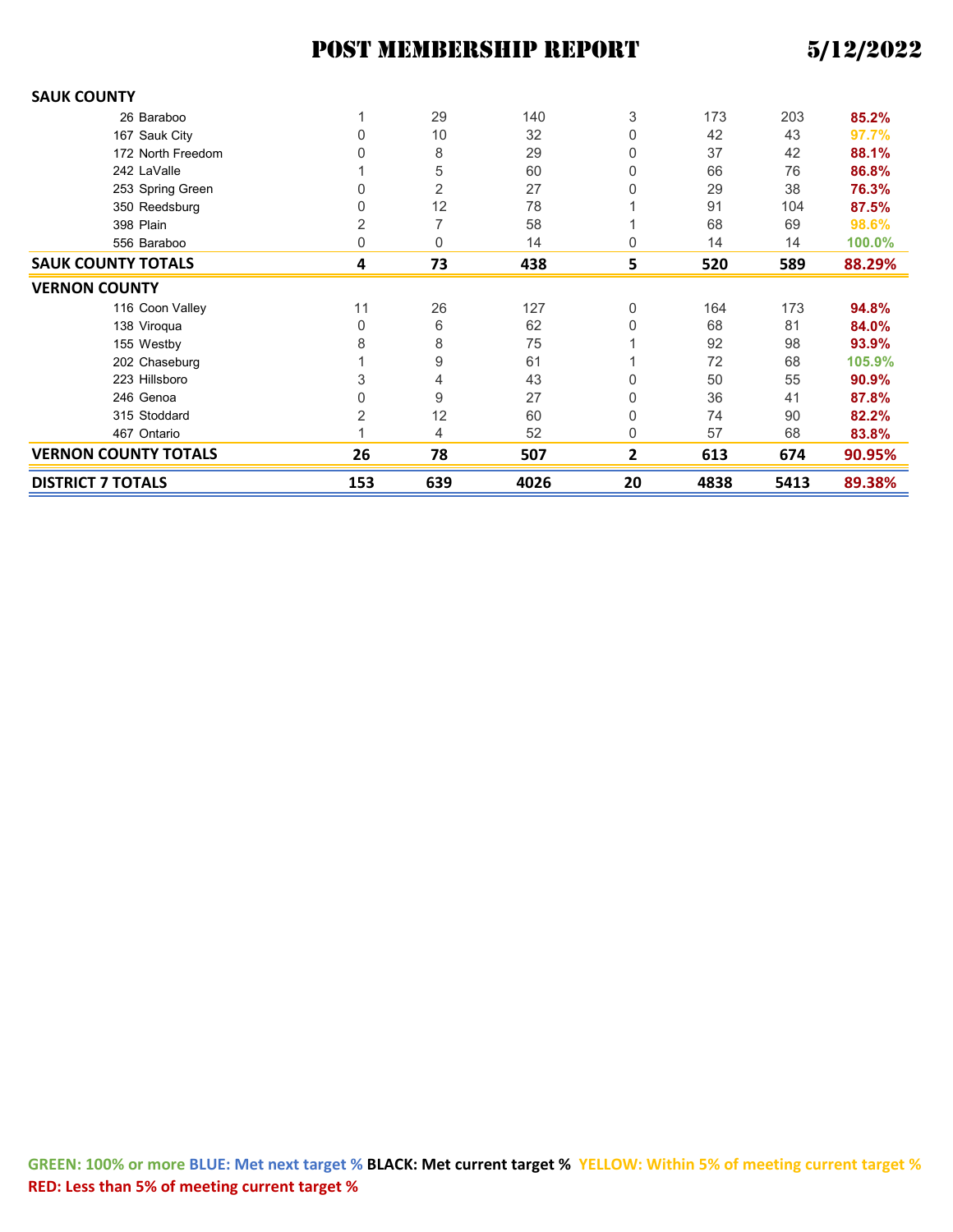|                                 |                                 |                         | <b>DISTRICT 8</b> |                 |                 |              |                |        |
|---------------------------------|---------------------------------|-------------------------|-------------------|-----------------|-----------------|--------------|----------------|--------|
| <b>Post Number</b>              | <b>CITY</b>                     | <b>NEW</b>              | <b>PUFL</b>       | <b>RENEWALS</b> | <b>HQ TRANS</b> | <b>TOTAL</b> | <b>GOAL</b>    | % GOAL |
| <b>MARATHON COUNTY</b>          |                                 |                         |                   |                 |                 |              |                |        |
| 4 Athens                        |                                 | 1                       | 10                | 65              | 0               | 76           | 80             | 95.0%  |
| 10 Wausau                       |                                 | 15                      | 70                | 474             | 20              | 579          | 629            | 92.1%  |
| 298 Spencer                     |                                 | 0                       | 1                 | 29              | 0               | 30           | 39             | 76.9%  |
| 358 Unity                       |                                 | 0                       | 3                 | 32              | 0               | 35           | 43             | 81.4%  |
| 393 Edgar                       |                                 | 0                       | 1                 | 37              | 0               | 38           | 47             | 80.9%  |
| 469 Marathon                    |                                 | $\sqrt{2}$              | 18                | 83              | 0               | 103          | 121            | 85.1%  |
| 471 Hatley                      |                                 | 0                       | $\overline{2}$    | 26              | 0               | 28           | 31             | 90.3%  |
| 492 Rothschild                  |                                 | 5                       | 10                | 82              | 1               | 98           | 111            | 88.3%  |
| <b>MARATHON COUNTY TOTALS</b>   |                                 | 23                      | 115               | 828             | 21              | 987          | 1101           | 89.65% |
| <b>PORTAGE COUNTY</b>           |                                 |                         |                   |                 |                 |              |                |        |
|                                 | 6 Stevens Point                 | 1                       | 27                | 190             | 1               | 219          | 231            | 94.8%  |
| 22 Amherst                      |                                 | 0                       | $\overline{7}$    | $\mathbf 0$     | 0               | 7            | $\overline{7}$ | 100.0% |
| 339 Almond                      |                                 | 3                       | 11                | 43              | 0               | 57           | 67             | 85.1%  |
| 509 Rosholt                     |                                 | 4                       | 7                 | 43              | 0               | 54           | 61             | 88.5%  |
| 533 Bancroft                    |                                 | 0                       | 2                 | 9               | 0               | 11           | 15             | 73.3%  |
| 543 Plover                      |                                 | 0                       | 11                | 93              | 0               | 104          | 126            | 82.5%  |
| PORTAGE COUNTY TOTALS           |                                 | 8                       | 65                | 378             | 1               | 452          | 507            | 89.15% |
| <b>SHAWANO/MENOMONIE COUNTY</b> |                                 |                         |                   |                 |                 |              |                |        |
| 117 Shawano                     |                                 | 5                       | 18                | 119             | 1               | 143          | 159            | 89.9%  |
| 217 Bonduel                     |                                 | 1                       | 4                 | 35              | 0               | 40           | 45             | 88.9%  |
| 239 Tigerton                    |                                 | 1                       | $\sqrt{2}$        | 36              | 0               | 39           | 35             | 111.4% |
| 287 Mattoon                     |                                 | 0                       | $\mathbf 0$       | 21              | 0               | 21           | 25             | 84.0%  |
|                                 | 341 Birnamwood                  | 3                       | 9                 | 55              | 0               | 67           | 67             | 100.0% |
| 390 Gresham                     |                                 | $\overline{2}$          | $\overline{7}$    | 61              | 0               | 70           | 70             | 100.0% |
| 392 Cecil                       |                                 | 0                       | $\sqrt{2}$        | 26              | 0               | 28           | 30             | 93.3%  |
| 414 Bowler                      |                                 | 1                       | 3                 | 16              | 0               | 20           | 20             | 100.0% |
| 456 Caroline                    |                                 | 0                       | 15                | 26              | 0               | 41           | 49             | 83.7%  |
| 497 Keshena                     |                                 | 1                       | 1                 | 12              | 0               | 14           | 15             | 93.3%  |
| 502 Wittenberg                  |                                 | $\mathbf 0$             | 1                 | 41              | 0               | 42           | 47             | 89.4%  |
|                                 | SHAWANO/MENOMONIE COUNTY TOTALS | 14                      | 62                | 448             | 1               | 525          | 562            | 93.42% |
| <b>WAUPACA COUNTY</b>           |                                 |                         |                   |                 |                 |              |                |        |
| 14 Iola                         |                                 | $\sqrt{2}$              | 5                 | 56              | 0               | 63           | 68             | 92.6%  |
|                                 | 63 Clintonville                 | $\overline{2}$          | 22                | 94              | 2               | 120          | 140            | 85.7%  |
| 161 King                        |                                 | 2                       | 18                | 86              | 5               | 111          | 114            | 97.4%  |
|                                 | 176 Weyauwega                   | $\mathbf{1}$            | $\mathbf 0$       | 31              | 0               | 32           | 38             | 84.2%  |
| 198 Marion                      |                                 | $\mathbf 0$             | $\sqrt{2}$        | 24              | 0               | 26           | 32             | 81.3%  |
| 226 Manawa                      |                                 | $\mathbf 0$             | $\overline{4}$    | 17              | 0               | 21           | 27             | 77.8%  |
|                                 | 263 New London                  | 5                       | 21                | 111             | 1               | 138          | 143            | 96.5%  |
| 391 Fremont                     |                                 | 3                       | $\overline{7}$    | 56              | 0               | 66           | 76             | 86.8%  |
| <b>WAUPACA COUNTY TOTALS</b>    |                                 | 15                      | 79                | 475             | 8               | 577          | 638            | 90.44% |
|                                 |                                 |                         |                   |                 |                 |              |                |        |
| <b>WAUSHARA COUNTY</b>          |                                 |                         |                   |                 |                 |              |                |        |
| 139 Coloma                      |                                 | $\boldsymbol{0}$        | $\,6$             | 65              | 0               | 71           | 74             | 95.9%  |
| 163 Dakota                      |                                 | $\mathbf 0$             | $\mathbf{1}$      | 12              | 0               | 13           | 15             | 86.7%  |
| 317 Wautoma                     |                                 | 3                       | 10                | 53              | 2               | 68           | 85             | 80.0%  |
| 343 Hancock                     |                                 | 3                       | 6                 | 24              | 0               | 33           | 37             | 89.2%  |
| 370 Wild Rose                   |                                 | $\mathbf{1}$            | 2                 | 44              | 0               | 47           | 54             | 87.0%  |
| <b>WAUSHARA COUNTY TOTALS</b>   |                                 | $\overline{\mathbf{z}}$ | 25                | 198             | $\overline{2}$  | 232          | 265            | 87.55% |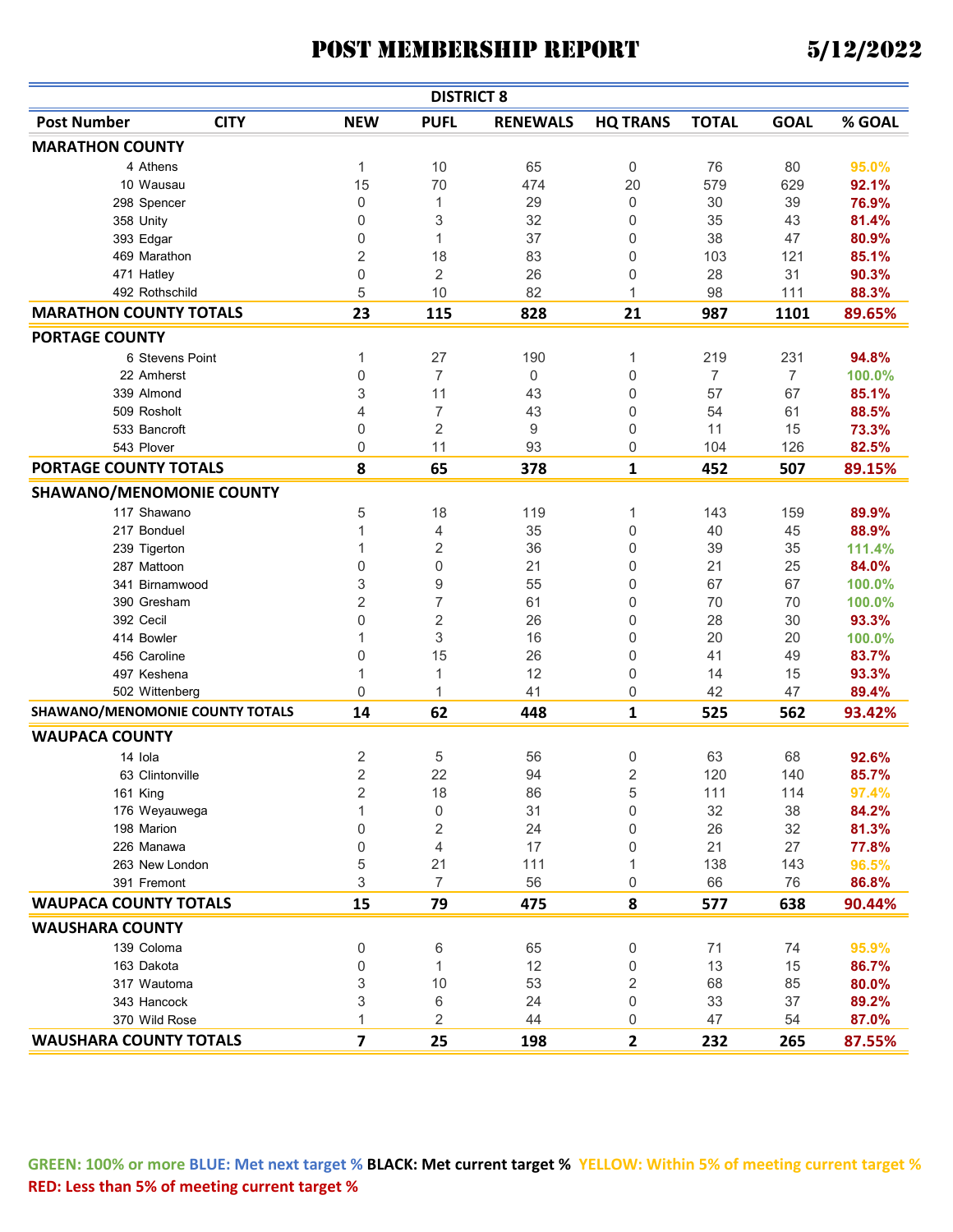#### **WOOD COUNTY**

| <b>DISTRICT 8 TOTALS</b> |                      | 91 | 454            | 3156 | 41 | 3742 | 4131 | 90.58% |
|--------------------------|----------------------|----|----------------|------|----|------|------|--------|
| WOOD COUNTY TOTALS       |                      | 24 | 108            | 829  | 8  | 969  | 1058 | 91.59% |
| 520 Vesper               |                      |    | 0              | 24   |    | 24   | 25   | 96.0%  |
| 485 Rudolph              |                      |    | 2              | 100  | 0  | 103  | 118  | 87.3%  |
| 475 Arpin                |                      |    |                | 8    | 0  | 9    | 11   | 81.8%  |
| 468 Milladore            |                      |    | 3              | 32   | 0  | 35   | 38   | 92.1%  |
|                          | 442 Wisconsin Rapids | 8  | 5              | 54   |    | 68   | 68   | 100.0% |
| 322 Babcock              |                      |    | $\overline{2}$ | 33   | ⌒  | 38   | 35   | 108.6% |
| 153 Pittsville           |                      |    | 8              | 123  |    | 133  | 138  | 96.4%  |
| 54 Marshfield            |                      | 12 | 60             | 331  | 5  | 408  | 441  | 92.5%  |
|                          | 9 Wisconsin Rapids   |    | 27             | 124  | 0  | 151  | 184  | 82.1%  |
|                          |                      |    |                |      |    |      |      |        |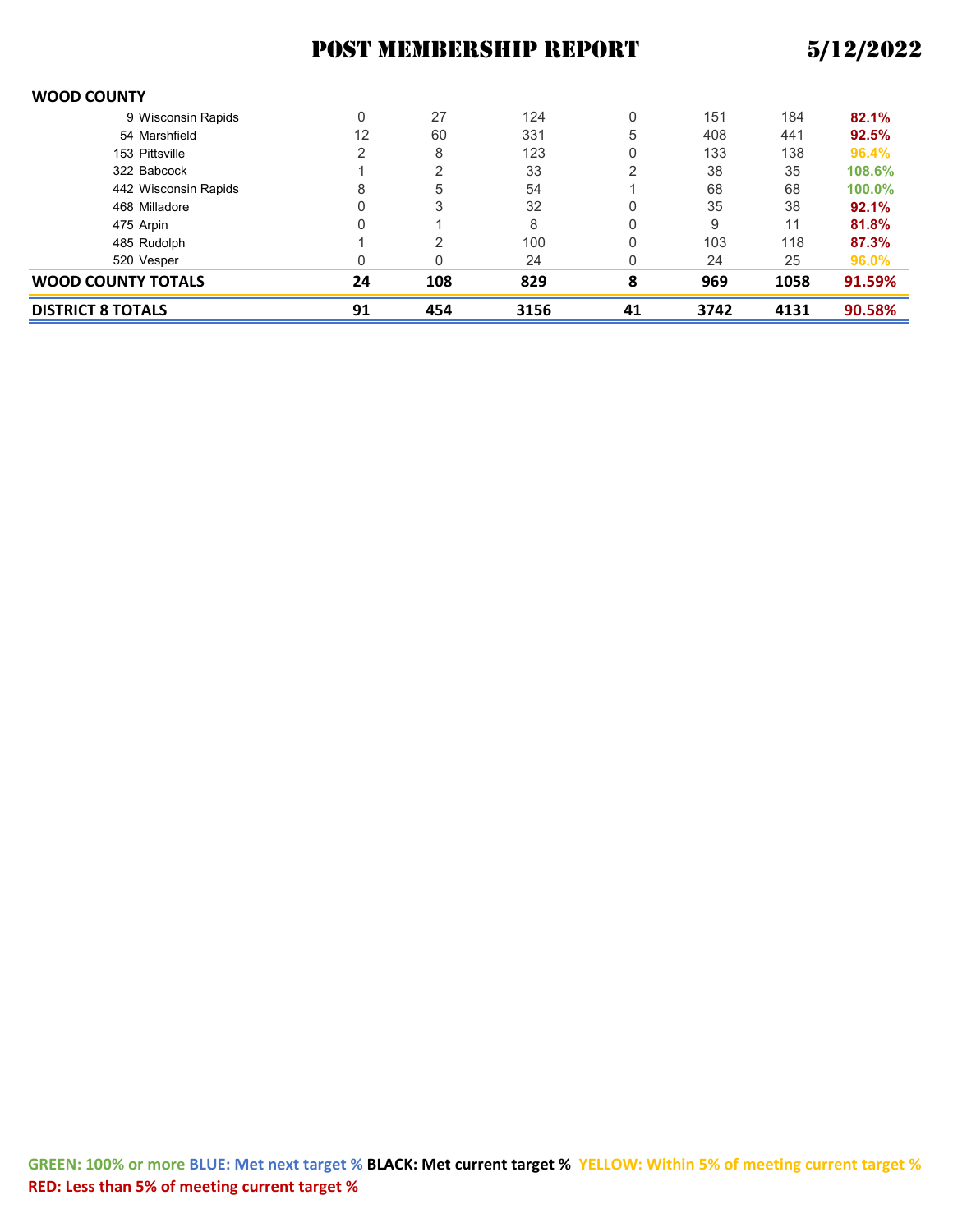| <b>DISTRICT 9</b>              |                           |                         |                |                 |                 |              |             |        |  |  |
|--------------------------------|---------------------------|-------------------------|----------------|-----------------|-----------------|--------------|-------------|--------|--|--|
| <b>Post Number</b>             | <b>CITY</b>               | <b>NEW</b>              | <b>PUFL</b>    | <b>RENEWALS</b> | <b>HQ TRANS</b> | <b>TOTAL</b> | <b>GOAL</b> | % GOAL |  |  |
| <b>BROWN COUNTY</b>            |                           |                         |                |                 |                 |              |             |        |  |  |
| 11 Green Bay                   |                           | 9                       | 48             | 410             | 6               | 473          | 606         | 78.1%  |  |  |
| 230 DePere                     |                           | 1                       | 11             | 69              | 0               | 81           | 102         | 79.4%  |  |  |
| 337 Pulaski                    |                           | $\overline{c}$          | 33             | 139             | 5               | 179          | 186         | 96.2%  |  |  |
| 363 Denmark                    |                           | $\overline{c}$          | 3              | 108             | 0               | 113          | 125         | 90.4%  |  |  |
| 436 Wrightstown                |                           | $\overline{c}$          | 37             | 110             | $\overline{2}$  | 151          | 170         | 88.8%  |  |  |
| 518 Green Bay                  |                           | 0                       | 17             | 122             | 9               | 148          | 167         | 88.6%  |  |  |
| 539 Green Bay                  |                           | 3                       | 13             | 51              | $\overline{2}$  | 69           | 69          | 100.0% |  |  |
| <b>BROWN COUNTY TOTALS</b>     |                           | 19                      | 162            | 1009            | 24              | 1214         | 1425        | 85.19% |  |  |
| <b>DOOR COUNTY</b>             |                           |                         |                |                 |                 |              |             |        |  |  |
|                                | 72 Sturgeon Bay           | 0                       | 6              | 41              | 4               | 51           | 79          | 64.6%  |  |  |
| 372 Forestville                |                           | 0                       | 14             | 84              | 1               | 99           | 101         | 98.0%  |  |  |
|                                | 402 Washington Island     | $\overline{c}$          | 3              | 40              | 0               | 45           | 46          | 97.8%  |  |  |
| 527 Sister Bay                 |                           | 0                       | 6              | 43              | 1               | 50           | 61          | 82.0%  |  |  |
| <b>DOOR COUNTY TOTALS</b>      |                           | $\overline{2}$          | 29             | 208             | 6               | 245          | 287         | 85.37% |  |  |
| <b>FLORENCE COUNTY</b>         |                           |                         |                |                 |                 |              |             |        |  |  |
| 211 Florence                   |                           | 0                       | 4              | 4               | 2               | 10           | 38          | 26.3%  |  |  |
| <b>FLORENCE COUNTY TOTALS</b>  |                           | $\mathbf 0$             | 4              | 4               | $\overline{2}$  | 10           | 38          | 26.32% |  |  |
| <b>FOREST COUNTY</b>           |                           |                         |                |                 |                 |              |             |        |  |  |
| 44 Wabeno                      |                           | 10                      | 26             | 188             | 2               | 226          | 256         | 88.3%  |  |  |
| 94 Crandon                     |                           | 3                       | 3              | 66              | $\mathbf{1}$    | 73           | 79          | 92.4%  |  |  |
| <b>FOREST COUNTY TOTALS</b>    |                           | 13                      | 29             | 254             | 3               | 299          | 335         | 89.25% |  |  |
| <b>KEWAUNEE COUNTY</b>         |                           |                         |                |                 |                 |              |             |        |  |  |
| 29 Kewaunee                    |                           | 0                       | 4              | 68              | 1               | 73           | 84          | 86.9%  |  |  |
| 236 Algoma                     |                           | 2                       | 7              | 37              | 0               | 46           | 52          | 88.5%  |  |  |
| 262 Luxemburg                  |                           | 3                       | $\overline{7}$ | 124             | 3               | 137          | 137         | 100.0% |  |  |
| 319 Casco                      |                           | 0                       | 2              | 41              | 0               | 43           | 44          | 97.7%  |  |  |
| 538 Carlton                    |                           | 0                       | 24             | 57              | 0               | 81           | 86          | 94.2%  |  |  |
| <b>KEWAUNEE COUNTY TOTALS</b>  |                           | 5                       | 44             | 327             | 4               | 380          | 403         | 94.29% |  |  |
|                                |                           |                         |                |                 |                 |              |             |        |  |  |
| <b>LANGLADE COUNTY</b>         |                           |                         |                |                 |                 |              |             |        |  |  |
| 3 Antigo                       |                           | $\sqrt{2}$              | 13             | 81              | 0               | 96           | 119         | 80.7%  |  |  |
| 377 Elcho                      |                           | 1                       | 4              | 45              | 1               | 51           | 71          | 71.8%  |  |  |
| 524 White Lake                 |                           | 2                       | 4              | 54              | 1               | 61           | 78          | 78.2%  |  |  |
| 525 Phlox                      |                           | $\overline{2}$          | $\overline{2}$ | 28              | 0               | 32           | 36          | 88.9%  |  |  |
| <b>LANGLADE COUNTY TOTALS</b>  |                           | $\overline{\mathbf{z}}$ | 23             | 208             | $\overline{2}$  | 240          | 304         | 78.95% |  |  |
| <b>MARINETTE COUNTY</b>        |                           |                         |                |                 |                 |              |             |        |  |  |
| 39 Marinette                   |                           | 0                       | 7              | 75              | 6               | 88           | 103         | 85.4%  |  |  |
|                                | 66 Ahtelstane-Silvercliff | $\sqrt{2}$              | 2              | 66              | 2               | 72           | 94          | 76.6%  |  |  |
| 136 Niagara                    |                           | 0                       | 6              | 26              | 0               | 32           | 39          | 82.1%  |  |  |
| 150 Wausaukee                  |                           | 0                       | 14             | 43              | 1               | 58           | 78          | 74.4%  |  |  |
| 280 Coleman                    |                           | 2                       | $\overline{7}$ | 94              | 1               | 104          | 109         | 95.4%  |  |  |
| 312 Peshtigo                   |                           | 0                       | 11             | 68              | 2               | 81           | 95          | 85.3%  |  |  |
| 325 Goodman                    |                           | 0                       | 2              | 22              | 0               | 24           | 33          | 72.7%  |  |  |
| 413 Crivitz                    |                           | 2                       | 22             | 84              | 2               | 110          | 122         | 90.2%  |  |  |
| 428 Amberg                     |                           | 0                       | 3              | 37              | $\overline{2}$  | 42           | 45          | 93.3%  |  |  |
| 461 Pembine                    |                           | 0                       | 0              | 42              | 3               | 45           | 52          | 86.5%  |  |  |
| 476 Loomis                     |                           | 0                       | 3              | 42              | 1               | 46           | 52          | 88.5%  |  |  |
| <b>MARINETTE COUNTY TOTALS</b> |                           | $\bf 6$                 | 77             | 599             | 20              | 702          | 822         | 85.40% |  |  |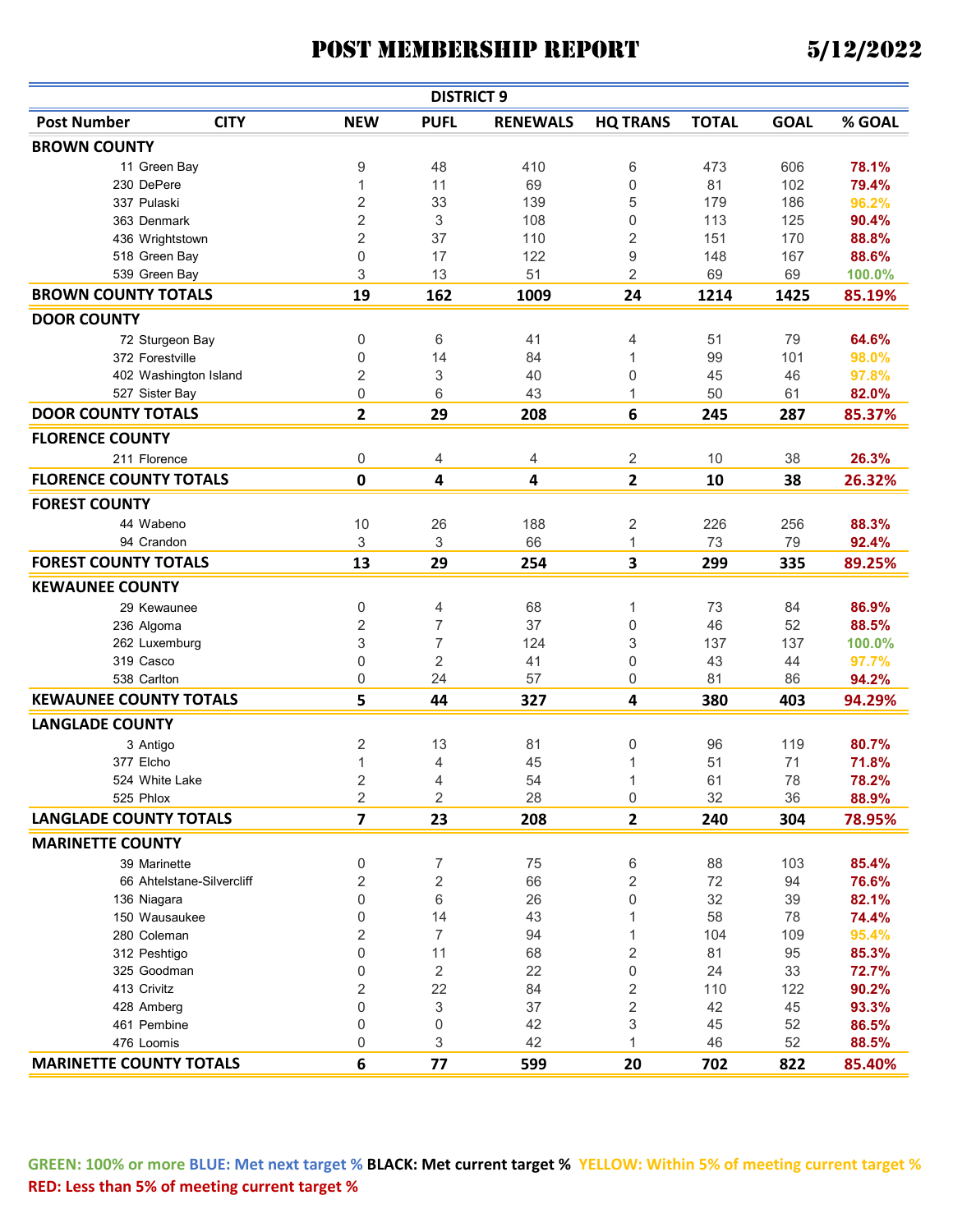| <b>OCONTO COUNTY</b>           |     |     |      |     |      |      |         |
|--------------------------------|-----|-----|------|-----|------|------|---------|
| 74 Oconto                      | 4   | 9   | 74   |     | 88   | 101  | 87.1%   |
| 283 Suring                     | 24  | 2   | 69   |     | 96   | 72   | 133.3%  |
| 300 Gillett                    | 0   | 7   | 56   | 3   | 66   | 76   | 86.8%   |
| 302 Oconto Falls               |     | 5   | 61   |     | 68   | 70   | 97.1%   |
| 342 Lena                       | 4   | 0   | 51   | 2   | 57   | 55   | 103.6%  |
| 523 Abrams                     | 4   | 3   | 63   | 3   | 73   | 70   | 104.3%  |
| <b>OCONTO COUNTY TOTALS</b>    | 37  | 26  | 374  | 11  | 448  | 444  | 100.90% |
| <b>OUTAGAMIE COUNTY</b>        |     |     |      |     |      |      |         |
| 38 Appleton                    | 10  | 83  | 433  | 25  | 551  | 633  | 87.0%   |
| 41 Kaukauna                    | 4   | 5   | 85   | 0   | 94   | 102  | 92.2%   |
| 55 Hortonville                 | 8   | 41  | 88   | 0   | 137  | 136  | 100.7%  |
| 60 Kimberly                    |     | 26  | 87   |     | 115  | 130  | 88.5%   |
| 106 Seymour                    | 6   | 60  | 119  | 2   | 187  | 186  | 100.5%  |
| 258 Little Chute               | 4   | 29  | 256  |     | 290  | 335  | 86.6%   |
| 332 Black Creek                |     | 9   | 48   | 0   | 58   | 62   | 93.5%   |
| 512 Shiocton                   | 0   | 9   | 31   | 0   | 40   | 45   | 88.9%   |
| <b>OUTAGAMIE COUNTY TOTALS</b> | 34  | 262 | 1147 | 29  | 1472 | 1629 | 90.36%  |
| <b>DISTRICT 9 TOTALS</b>       | 123 | 656 | 4130 | 101 | 5010 | 5687 | 88.10%  |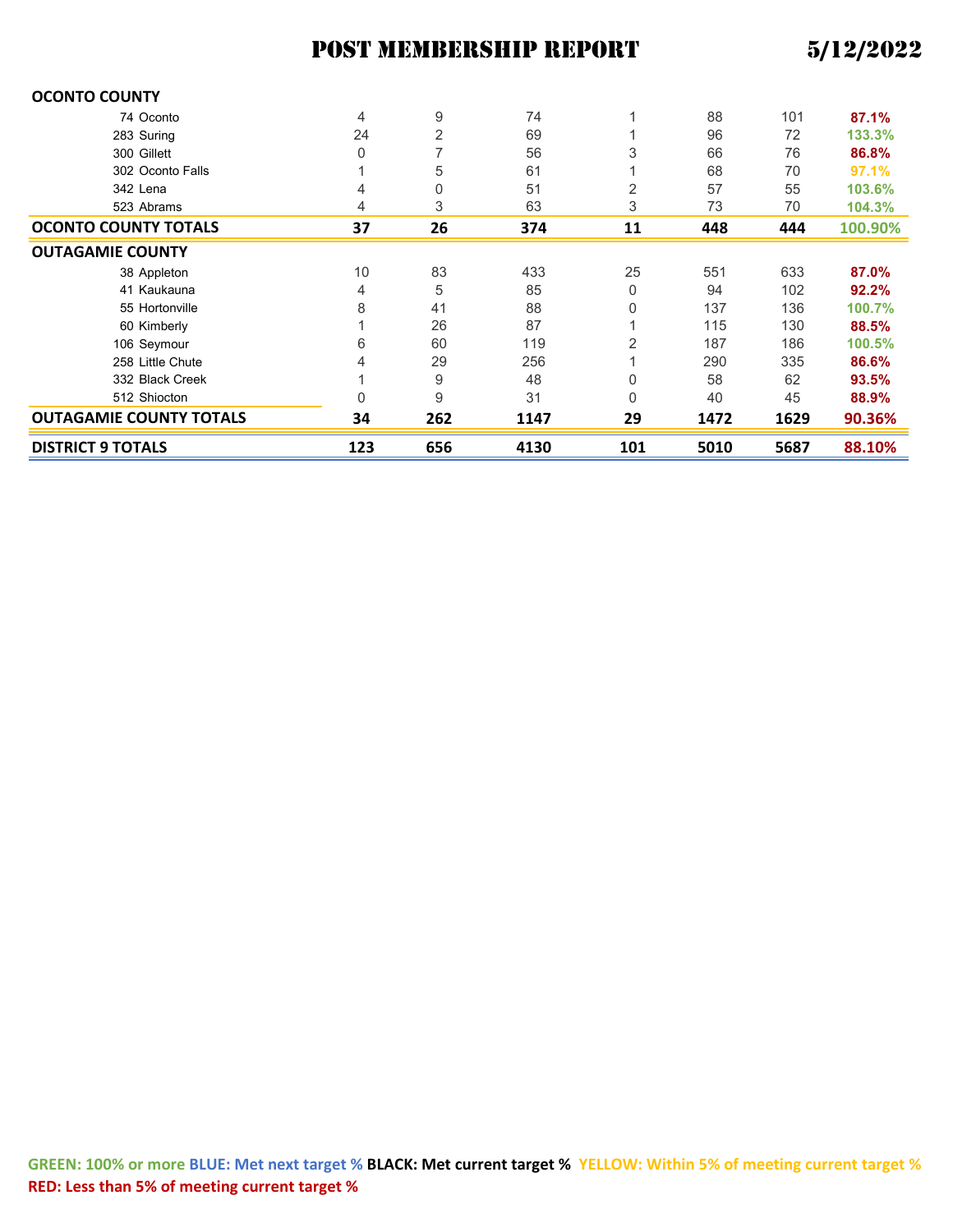| <b>DISTRICT 10</b>                 |                   |                         |                  |                 |                 |              |             |                  |  |  |
|------------------------------------|-------------------|-------------------------|------------------|-----------------|-----------------|--------------|-------------|------------------|--|--|
| <b>Post Number</b>                 | <b>CITY</b>       | <b>NEW</b>              | <b>PUFL</b>      | <b>RENEWALS</b> | <b>HQ TRANS</b> | <b>TOTAL</b> | <b>GOAL</b> | % GOAL           |  |  |
| <b>BARRON COUNTY</b>               |                   |                         |                  |                 |                 |              |             |                  |  |  |
| 87 Rice Lake                       |                   | $\sqrt{2}$              | 13               | 96              | 0               | 111          | 141         | 78.7%            |  |  |
|                                    | 98 Cumberland     | $\boldsymbol{9}$        | $\overline{7}$   | 120             | $\overline{2}$  | 138          | 145         | 95.2%            |  |  |
| 137 Turtle Lake                    |                   | $\sqrt{2}$              | 4                | 46              | 0               | 52           | 57          | 91.2%            |  |  |
| 179 Chetek                         |                   | $\mathbf 0$             | 5                | 87              | 1               | 93           | 109         | 85.3%            |  |  |
| 194 Cameron                        |                   | 1                       | 6                | 39              | 0               | 46           | 60          | 76.7%            |  |  |
| 212 Barron                         |                   | 3                       | 6                | 57              | 0               | 66           | 66          | 100.0%           |  |  |
| 259 Prairie Farm                   |                   | 0                       |                  | 20              | 0               | 21           | 26          | 80.8%            |  |  |
| 540 Haugen                         |                   | 1                       | 1                | 38              | 0               | 40           | 48          | 83.3%            |  |  |
| <b>BARRON COUNTY TOTALS</b>        |                   | 18                      | 43               | 503             | 3               | 567          | 652         | 86.96%           |  |  |
| <b>BUFFALO/PEPIN COUNTY</b>        |                   |                         |                  |                 |                 |              |             |                  |  |  |
|                                    | 56 Fountain City  | 0                       | 7                | 26              | 0               | 33           | 36          | 91.7%            |  |  |
| 154 Mondovi                        |                   | 1                       | 21               | 73              | 0               | 95           | 108         | 88.0%            |  |  |
| 181 Durand                         |                   | 1                       | 16               | 81              | 0               | 98           | 117         | 83.8%            |  |  |
| 224 Alma                           |                   | 1                       | 17               | 70              | 1               | 89           | 106         | 84.0%            |  |  |
| 264 Gilmanton                      |                   | 2                       | 46               | 36              | 0               | 84           | 96          | 87.5%            |  |  |
| <b>BUFFALO/PEPIN COUNTY TOTALS</b> |                   | 5                       | 107              | 286             | 1               | 399          | 463         | 86.18%           |  |  |
| <b>CHIPPEWA COUNTY</b>             |                   |                         |                  |                 |                 |              |             |                  |  |  |
|                                    | 77 Chippewa Falls | 3                       | 28               | 208             | 9               | 248          | 270         | 91.9%            |  |  |
| 112 Stanley                        |                   | $\overline{2}$          | 5                | 29              | 0               | 36           | 36          | 100.0%           |  |  |
| 159 Cadott                         |                   | 6                       | 6                | 36              | 0               | 48           | 51          | 94.1%            |  |  |
| 267 New Auburn                     |                   | $\mathbf{1}$            | 3                | 26              | 0               | 30           | 36          | 83.3%            |  |  |
| 295 Bloomer                        |                   | 3                       | 25               | 126             | 0               | 154          | 168         | 91.7%            |  |  |
| 326 Boyd                           |                   | 1                       | 14               | 51              | 0               | 66           | 69          | 95.7%            |  |  |
| 353 Cornell                        |                   | $\mathbf{1}$            | $\overline{7}$   | 76              | 0               | 84           | 96          | 87.5%            |  |  |
| <b>CHIPPEWA COUNTY TOTALS</b>      |                   | 17                      | 88               | 552             | 9               | 666          | 726         | 91.74%           |  |  |
| <b>DUNN COUNTY</b>                 |                   |                         |                  |                 |                 |              |             |                  |  |  |
| 32 Menomonie                       |                   | 1                       | 12               | 70              | 1               | 84           | 97          | 86.6%            |  |  |
| 37 Elk Mound                       |                   | 0                       | $\boldsymbol{0}$ | 12              | 0               | 12           | 14          | 85.7%            |  |  |
| 131 Colfax                         |                   | 5                       | 6                | 31              | 1               | 43           | 45          | 95.6%            |  |  |
| 232 Downing                        |                   | 0                       | 1                | 11              | 0               | 12           | 13          | 92.3%            |  |  |
| 235 Wheeler                        |                   | 0                       | 0                | 3               | 0               | 3            | 3           | 100.0%           |  |  |
| 314 Boyceville                     |                   | 0                       | $\Omega$         | 17              | 0               | 17           | 18          | 94.4%            |  |  |
| 323 Connorsville                   |                   | 0                       | 0                | 8               | 0               | 8            | 10          | 80.0%            |  |  |
| 511 Ridgeland                      |                   | $\cup$                  | 4                | 17              | 0               | 21           | 25          | 84.0%            |  |  |
| <b>DUNN COUNTY TOTALS</b>          |                   | 6                       | 23               | 169             | $\overline{2}$  | 200          | 225         | 88.89%           |  |  |
| <b>EAU CLAIRE COUNTY</b>           |                   |                         |                  |                 |                 |              |             |                  |  |  |
| 53 Eau Claire                      |                   | 4                       | 41               | 318             | 10              | 373          | 420         | 88.8%            |  |  |
| 291 Augusta                        |                   | $\boldsymbol{0}$        | 3                | 42              | 0               | 45           | 51          | 88.2%            |  |  |
| 376 Fall Creek                     |                   | $\boldsymbol{0}$        | 1                | 31              | 0               | 32           | 40          | 80.0%            |  |  |
| 466 Fairchild                      |                   | 3                       | $\mathbf{1}$     | $\overline{7}$  | 0               | 11           | 9           | 122.2%           |  |  |
| 550 Brackett                       |                   | 0                       | 13               | 52              | 0               | 65           | 74          | 87.8%            |  |  |
| <b>EAU CLAIRE COUNTY TOTALS</b>    |                   | $\overline{\mathbf{z}}$ | 59               | 450             | 10              | 526          | 594         | 88.55%           |  |  |
| <b>PIERCE COUNTY</b>               |                   |                         |                  |                 |                 |              |             |                  |  |  |
| 61 Prescott                        |                   |                         | $\overline{7}$   |                 |                 |              |             |                  |  |  |
| 121 River Falls                    |                   | 22<br>29                | 78               | 71<br>467       | 2<br>8          | 102<br>582   | 80<br>575   | 127.5%<br>101.2% |  |  |
|                                    | 158 Maiden Rock   | 0                       | 21               | 36              | 0               | 57           | 67          | 85.1%            |  |  |
| 204 Ellsworth                      |                   | 8                       | 98               | 148             | 0               | 254          | 290         | 87.6%            |  |  |
| 207 Elmwood                        |                   | 3                       | 14               | 90              | 0               | 107          | 111         | 96.4%            |  |  |
|                                    | 227 Spring Valley | 0                       | 1                | 27              | 0               | 28           | 31          | 90.3%            |  |  |
| 357 Bay City                       |                   | 0                       | 18               | 64              | 0               | 82           | 90          | 91.1%            |  |  |
| 365 Plum City                      |                   | 3                       | 6                | 51              | 1               | 61           | 65          | 93.8%            |  |  |
|                                    |                   |                         |                  |                 |                 |              |             |                  |  |  |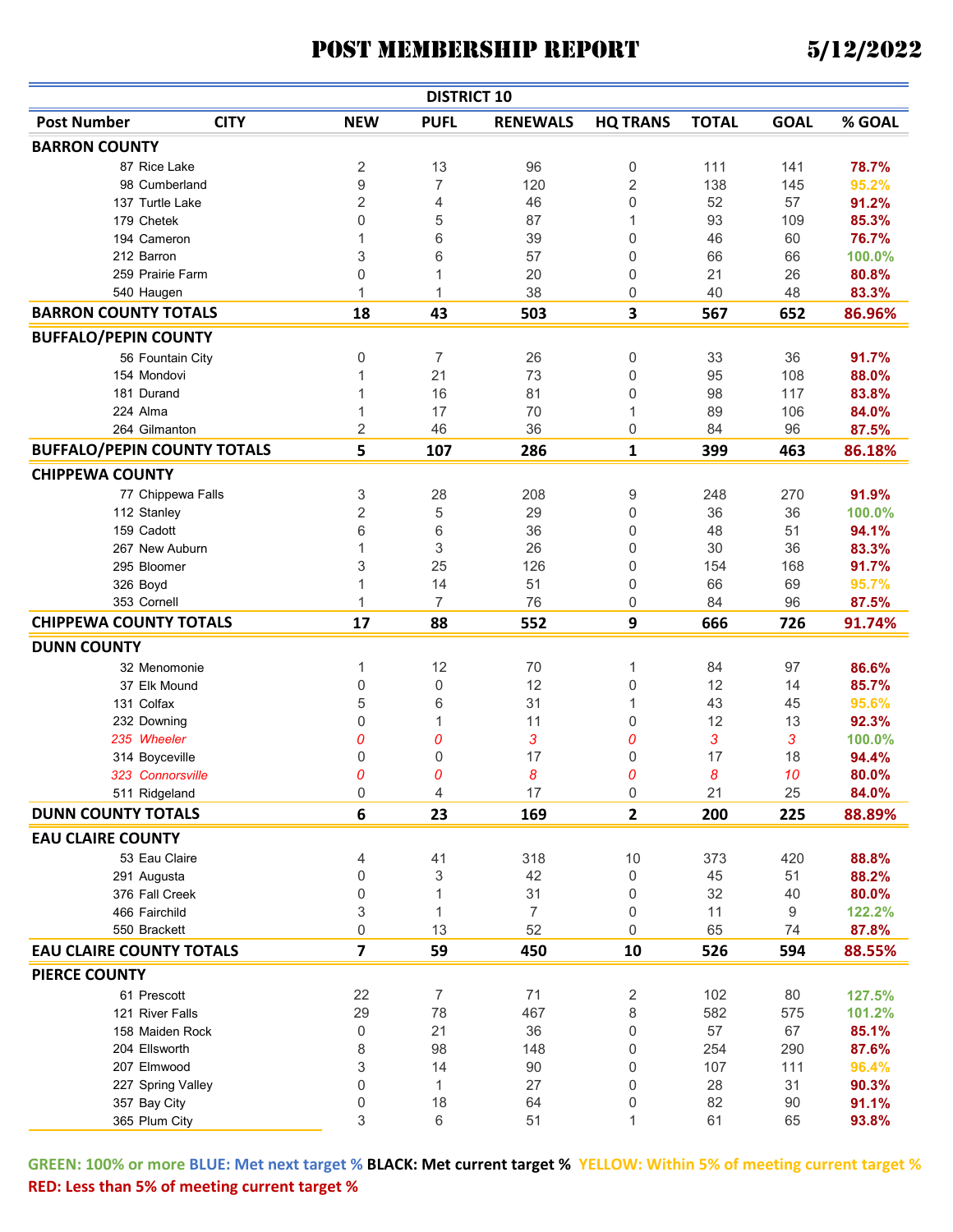| PIERCE COUNTY TOTALS             | 65             | 243            | 954  | 11 | 1273 | 1309 | 97.25% |
|----------------------------------|----------------|----------------|------|----|------|------|--------|
| <b>ST CROIX COUNTY</b>           |                |                |      |    |      |      |        |
| 50 Hudson                        | 0              | 17             | 20   | 0  | 37   | 70   | 52.9%  |
| 80 New Richmond                  | 7              | 31             | 152  | 0  | 190  | 221  | 86.0%  |
| 111 Somerset                     | 8              | 10             | 154  |    | 173  | 183  | 94.5%  |
| 168 Glenwood City                | $\Omega$       | 17             | 14   | 0  | 31   | 34   | 91.2%  |
| 240 Baldwin                      | $\Omega$       | 10             | 52   | 0  | 62   | 71   | 87.3%  |
| 301 Woodville                    |                | 10             | 57   | 0  | 68   | 72   | 94.4%  |
| 330 Wilson                       | 4              | 4              | 38   |    | 47   | 47   | 100.0% |
| 404 Emerald                      | $\Omega$       | $\Omega$       | 12   | 0  | 12   | 15   | 80.0%  |
| 432 Hammond                      |                | $\overline{2}$ | 44   | 0  | 47   | 53   | 88.7%  |
| <b>ST CROIX COUNTY TOTALS</b>    | 21             | 101            | 543  | 2  | 667  | 766  | 87.08% |
| <b>TREMPEALEAU COUNTY</b>        |                |                |      |    |      |      |        |
| 17 Arcadia                       |                | 7              | 100  | 0  | 108  | 114  | 94.7%  |
| 103 Galesville                   | $\Omega$       |                | 52   | 0  | 53   | 57   | 93.0%  |
| 186 Independence                 |                | 16             | 34   | 0  | 51   | 55   | 92.7%  |
| 191 Whitehall                    |                | 5              | 42   | 0  | 48   | 46   | 104.3% |
| 231 Blair                        | $\Omega$       |                | 23   | 0  | 24   | 31   | 77.4%  |
| 324 Osseo                        | $\overline{2}$ | 14             | 105  |    | 122  | 137  | 89.1%  |
| 354 Ettrick                      | $\mathsf 3$    | 3              | 50   | 0  | 56   | 56   | 100.0% |
| 459 Eleva                        | 3              | 14             | 57   | 0  | 74   | 78   | 94.9%  |
| <b>TREMPEALEAU COUNTY TOTALS</b> | 11             | 61             | 463  | 1  | 536  | 574  | 93.38% |
| <b>DISTRICT 10 TOTALS</b>        | 150            | 725            | 3920 | 39 | 4834 | 5309 | 91.05% |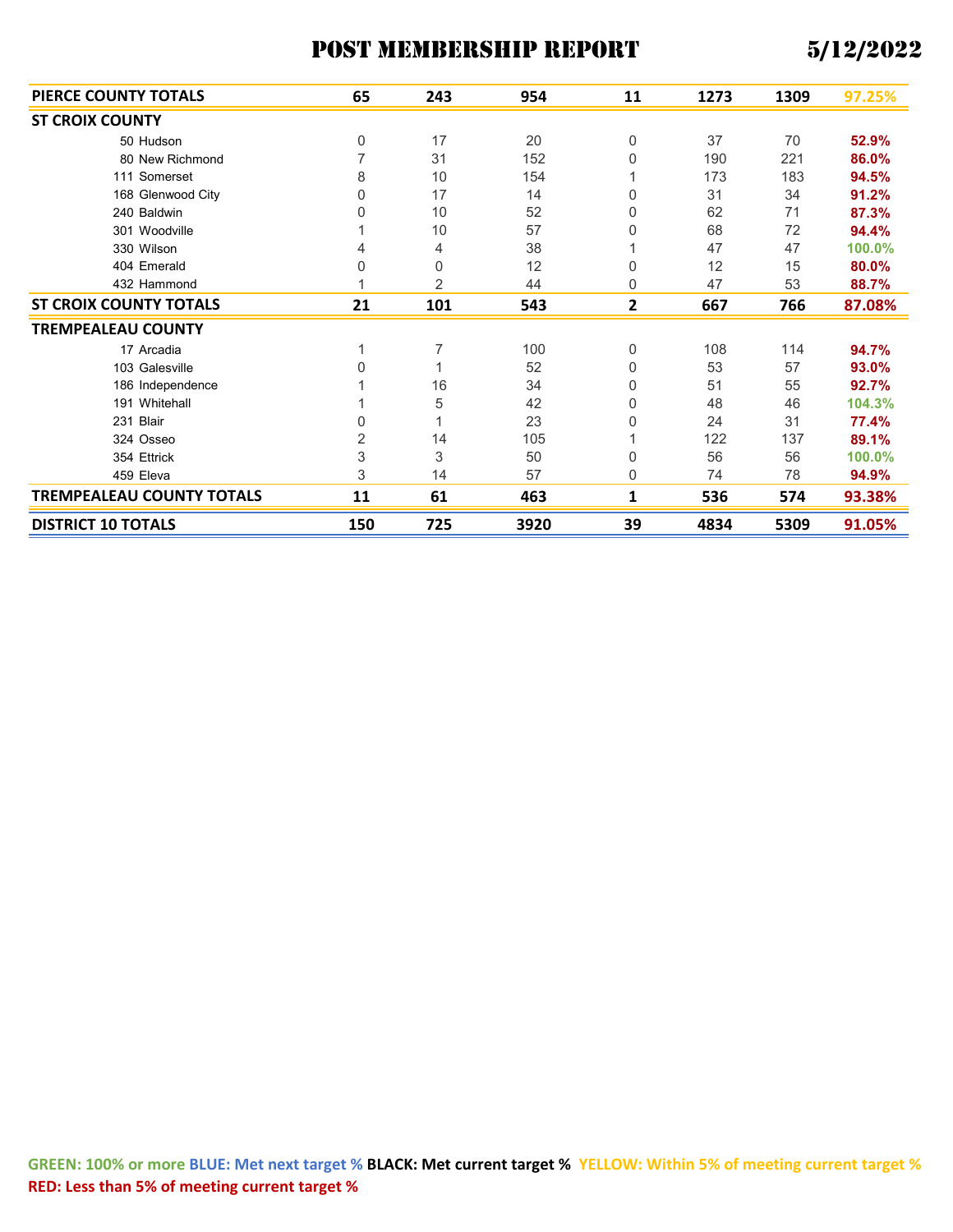| <b>DISTRICT 11</b>           |                                  |                           |                |                 |                  |              |             |        |  |  |
|------------------------------|----------------------------------|---------------------------|----------------|-----------------|------------------|--------------|-------------|--------|--|--|
| <b>Post Number</b>           | <b>CITY</b>                      | <b>NEW</b>                | <b>PUFL</b>    | <b>RENEWALS</b> | <b>HQ TRANS</b>  | <b>TOTAL</b> | <b>GOAL</b> | % GOAL |  |  |
| <b>ASHLAND COUNTY</b>        |                                  |                           |                |                 |                  |              |             |        |  |  |
| 25 Odanah                    |                                  | 0                         | 1              | 34              | 0                | 35           | 38          | 92.1%  |  |  |
| 90 Ashland                   |                                  | 13                        | 23             | 176             | 1                | 213          | 246         | 86.6%  |  |  |
| 247 Glidden                  |                                  | 3                         | $\overline{c}$ | 22              | 0                | 27           | 31          | 87.1%  |  |  |
| 272 Butternut                |                                  | $\mathbf 0$               | 6              | 74              | 1                | 81           | 85          | 95.3%  |  |  |
| <b>ASHLAND COUNTY TOTALS</b> |                                  | 16                        | 32             | 306             | $\mathbf{2}$     | 356          | 400         | 89.00% |  |  |
| <b>IRON COUNTY</b>           |                                  |                           |                |                 |                  |              |             |        |  |  |
| 58 Hurley                    |                                  | 1                         | 10             | 58              | $\boldsymbol{0}$ | 69           | 84          | 82.1%  |  |  |
| 371 Saxon                    |                                  | $\ensuremath{\mathsf{3}}$ | 2              | 41              | 0                | 46           | 56          | 82.1%  |  |  |
|                              | 424 Mercer and Manitowish Waters | 0                         | 6              | 19              | $\mathbf{0}$     | 25           | 30          | 83.3%  |  |  |
| <b>IRON COUNTY TOTALS</b>    |                                  | $\overline{\mathbf{4}}$   | 18             | 118             | 0                | 140          | 170         | 82.35% |  |  |
| <b>LINCOLN COUNTY</b>        |                                  |                           |                |                 |                  |              |             |        |  |  |
| 46 Merrill                   |                                  | 0                         | 4              | 59              | 0                | 63           | 68          | 92.6%  |  |  |
| 93 Tomahawk                  |                                  | 12                        | 28             | 208             | 2                | 250          | 262         | 95.4%  |  |  |
| <b>LINCOLN COUNTY TOTALS</b> |                                  | 12                        | 32             | 267             | 2                | 313          | 330         | 94.85% |  |  |
| <b>ONEIDA COUNTY</b>         |                                  |                           |                |                 |                  |              |             |        |  |  |
| 7 Rhinelander                |                                  | 12                        | 10             | 53              | 1                | 76           | 83          | 91.6%  |  |  |
| 89 Minocqua                  |                                  | 6                         | 23             | 147             | 3                | 179          | 211         | 84.8%  |  |  |
| 318 Lake Tomahawk            |                                  | $\overline{7}$            | 13             | 116             | 6                | 142          | 139         | 102.2% |  |  |
| 431 Three Lakes              |                                  | 1                         | 19             | 77              | 1                | 98           | 122         | 80.3%  |  |  |
| <b>ONEIDA COUNTY TOTALS</b>  |                                  | 26                        | 65             | 393             | 11               | 495          | 555         | 89.19% |  |  |
| <b>PRICE COUNTY</b>          |                                  |                           |                |                 |                  |              |             |        |  |  |
| 122 Phillips                 |                                  | 0                         | 7              | 53              | 0                | 60           | 85          | 70.6%  |  |  |
| 182 Park Falls               |                                  | 3                         | 30             | 110             | 2                | 145          | 158         | 91.8%  |  |  |
| 362 Kennan                   |                                  | 1                         | 1              | 29              | 0                | 31           | 31          | 100.0% |  |  |
| 452 Spirit/Omega             |                                  | 1                         | 12             | 47              | 1                | 61           | 70          | 87.1%  |  |  |
| 532 Fifield                  |                                  | 1                         | 3              | 22              | 0                | 26           | 31          | 83.9%  |  |  |
| <b>PRICE COUNTY TOTALS</b>   |                                  | 6                         | 53             | 261             | 3                | 323          | 375         | 86.13% |  |  |
| <b>TAYLOR COUNTY</b>         |                                  |                           |                |                 |                  |              |             |        |  |  |
| 147 Medford                  |                                  | 8                         | 6              | 65              | 1                | 80           | 73          | 109.6% |  |  |
| 274 Rib Lake                 |                                  | 3                         | 6              | 41              | 0                | 50           | 62          | 80.6%  |  |  |
| 359 Gilman                   |                                  | $\mathbf 0$               | 5              | 25              | 0                | 30           | 35          | 85.7%  |  |  |
| 519 Stetsonville             |                                  | 5                         | 23             | 56              | 0                | 84           | 84          | 100.0% |  |  |
| 547 Lublin                   |                                  | $\boldsymbol{9}$          | 33             | 75              | $\boldsymbol{0}$ | 117          | 120         | 97.5%  |  |  |
| <b>TAYLOR COUNTY TOTALS</b>  |                                  | 25                        | 73             | 262             | 1                | 361          | 374         | 96.52% |  |  |
| <b>VILAS COUNTY</b>          |                                  |                           |                |                 |                  |              |             |        |  |  |
| 114 Eagle River              |                                  | 7                         | 17             | 92              | 0                | 116          | 138         | 84.1%  |  |  |
| 374 Lac du Flambeau          |                                  | $\mathbf 0$               | 2              | 28              | 0                | 30           | 33          | 90.9%  |  |  |
| 451 Boulder Junction         |                                  | $\overline{c}$            | 1              | 34              | 0                | 37           | 36          | 102.8% |  |  |
| 464 Land O'Lakes             |                                  | 5                         | 10             | 16              | 1                | 32           | 30          | 106.7% |  |  |
| 480 Presque Isle             |                                  | 1                         | 13             | 67              | 2                | 83           | 95          | 87.4%  |  |  |
| <b>VILAS COUNTY TOTALS</b>   |                                  | 15                        | 43             | 237             | 3                | 298          | 332         | 89.76% |  |  |
| <b>DISTRICT 11 TOTALS</b>    |                                  | 104                       | 316            | 1844            | 22               | 2286         | 2536        | 90.14% |  |  |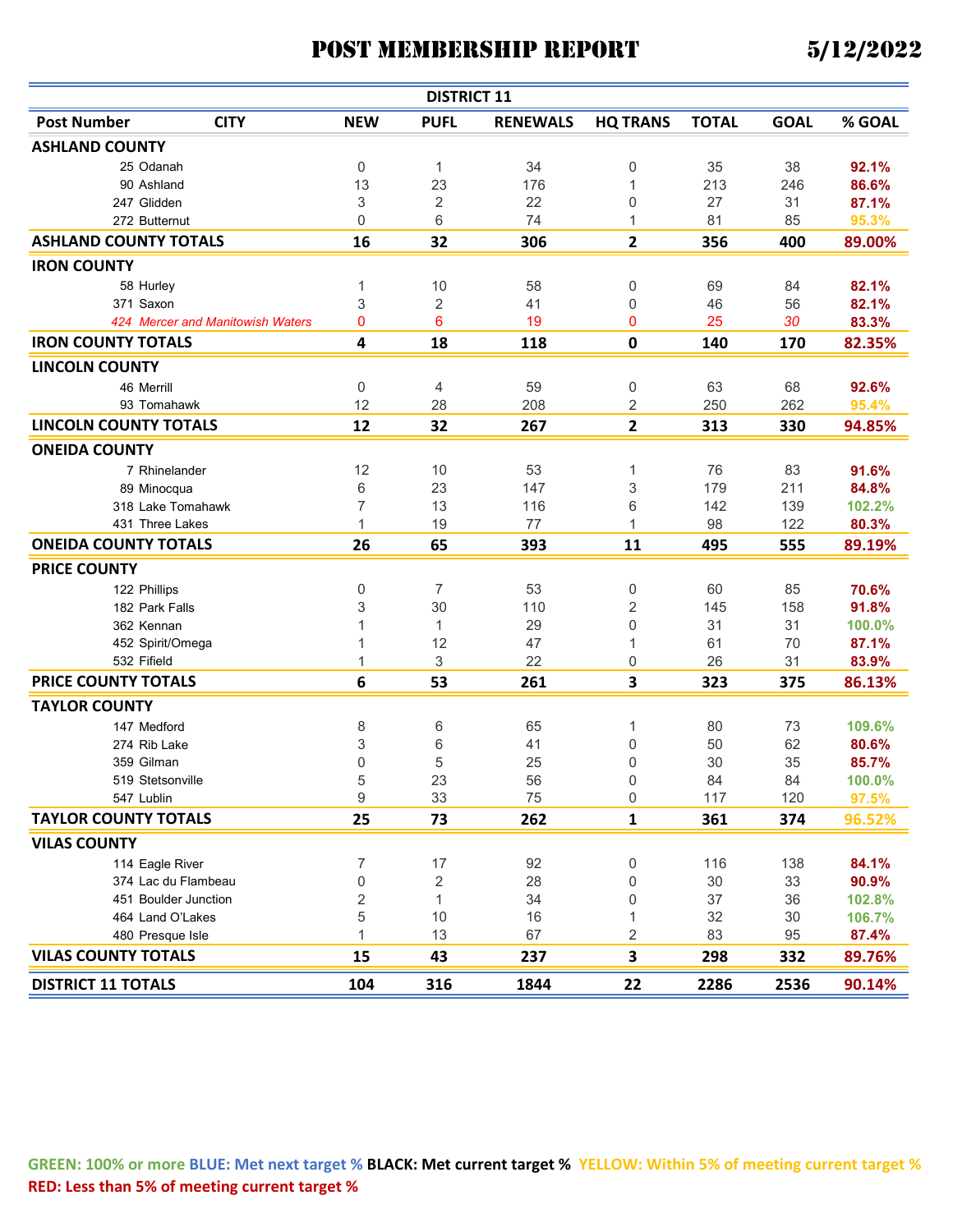| <b>DISTRICT 12</b>                |                  |                         |                 |                 |              |             |         |  |  |  |
|-----------------------------------|------------------|-------------------------|-----------------|-----------------|--------------|-------------|---------|--|--|--|
| <b>Post Number</b><br><b>CITY</b> | <b>NEW</b>       | <b>PUFL</b>             | <b>RENEWALS</b> | <b>HQ TRANS</b> | <b>TOTAL</b> | <b>GOAL</b> | % GOAL  |  |  |  |
| <b>BAYFIELD COUNTY</b>            |                  |                         |                 |                 |              |             |         |  |  |  |
| 49 Bayfield                       | 1                | 6                       | 21              | 0               | 28           | 30          | 93.3%   |  |  |  |
| 487 Cable                         | $\overline{2}$   | 6                       | 93              | 1               | 102          | 94          | 108.5%  |  |  |  |
| 506 Iron River                    | 3                | 5                       | 70              | 2               | 80           | 74          | 108.1%  |  |  |  |
| 516 Mason                         | 1                | 0                       | 38              | 0               | 39           | 45          | 86.7%   |  |  |  |
| 531 Herbster and Port Wing        | 4                | 1                       | 42              | 0               | 47           | 48          | 97.9%   |  |  |  |
| <b>BAYFIELD COUNTY TOTALS</b>     | 11               | 18                      | 264             | 3               | 296          | 291         | 101.72% |  |  |  |
| <b>BURNETT COUNTY</b>             |                  |                         |                 |                 |              |             |         |  |  |  |
| 96 Webster                        | $\overline{c}$   | 7                       | 38              | 0               | 47           | 53          | 88.7%   |  |  |  |
| 132 Siren                         | $\mathbf 0$      | 5                       | 59              | 0               | 64           | 78          | 82.1%   |  |  |  |
| 185 Grantsburg                    | $\overline{7}$   | 31                      | 120             | 2               | 160          | 170         | 94.1%   |  |  |  |
| 403 Webb Lake                     | 15               | 6                       | 54              | 1               | 76           | 61          | 124.6%  |  |  |  |
| <b>BURNETT COUNTY TOTALS</b>      | 24               | 49                      | 271             | 3               | 347          | 362         | 95.86%  |  |  |  |
| <b>DOUGLAS COUNTY</b>             |                  |                         |                 |                 |              |             |         |  |  |  |
| 409 Poplar                        | 0                | 5                       | 35              | 0               | 40           | 49          | 81.6%   |  |  |  |
| 435 Superior                      | 7                | 7                       | 148             | 17              | 179          | 159         | 112.6%  |  |  |  |
| 499 Gordon                        | 1                | 7                       | 94              | 3               | 105          | 112         | 93.8%   |  |  |  |
| <b>DOUGLAS COUNTY TOTALS</b>      | 8                | 19                      | 277             | 20              | 324          | 320         | 101.25% |  |  |  |
| <b>POLK COUNTY</b>                |                  |                         |                 |                 |              |             |         |  |  |  |
| 108 Clear Lake                    | $\overline{c}$   | 11                      | 41              | 0               | 54           | 58          | 93.1%   |  |  |  |
| 143 St. Croix Falls               | 10               | 31                      | 156             | 4               | 201          | 210         | 95.7%   |  |  |  |
| 169 Amery                         | 3                | 7                       | 80              | 0               | 90           | 98          | 91.8%   |  |  |  |
| 221 Osceola                       | 0                | $\overline{\mathbf{c}}$ | 7               | 0               | 9            | 12          | 75.0%   |  |  |  |
| 249 Frederic                      | $\boldsymbol{0}$ | $\overline{2}$          | 15              | 0               | 17           | 21          | 81.0%   |  |  |  |
| 254 Milltown                      | $\sqrt{2}$       | 6                       | 27              | 0               | 35           | 39          | 89.7%   |  |  |  |
| 255 Luck                          | $\overline{2}$   | 0                       | 35              | 0               | 37           | 43          | 86.0%   |  |  |  |
| 269 Cushing                       | 6                | 0                       | 69              | 1               | 76           | 74          | 102.7%  |  |  |  |
| 278 Balsam Lake                   | 1                | 4                       | 28              | 0               | 33           | 38          | 86.8%   |  |  |  |
| 346 Centuria                      | 0                | 3                       | 18              | 0               | 21           | 22          | 95.5%   |  |  |  |
| 396 Indian Creek                  | $\mathbf 0$      | 1                       | 33              | 0               | 34           | 50          | 68.0%   |  |  |  |
| POLK COUNTY TOTALS                | 26               | 67                      | 509             | 5               | 607          | 665         | 91.28%  |  |  |  |
| <b>RUSK COUNTY</b>                |                  |                         |                 |                 |              |             |         |  |  |  |
| 64 Ladysmith                      | 1                | 14                      | 43              | 1               | 59           | 80          | 73.8%   |  |  |  |
| 268 Bruce                         | $\mathbf{0}$     | 4                       | 69              | 0               | 73           | 87          | 83.9%   |  |  |  |
| 316 Sheldon                       | 4                | 5                       | 46              | 1               | 56           | 64          | 87.5%   |  |  |  |
| <b>RUSK COUNTY TOTALS</b>         | 5                | 23                      | 158             | $\overline{2}$  | 188          | 231         | 81.39%  |  |  |  |
| <b>SAWYER COUNTY</b>              |                  |                         |                 |                 |              |             |         |  |  |  |
| 218 Hayward                       | 13               | 16                      | 107             | 0               | 136          | 119         | 114.3%  |  |  |  |
| 303 Winter                        | 1                | 11                      | 34              | 0               | 46           | 46          | 100.0%  |  |  |  |
| 394 Loretta                       | $\overline{c}$   | 1                       | 21              | 0               | 24           | 30          | 80.0%   |  |  |  |
| 425 Exeland                       | $\,$ 6 $\,$      | 3                       | 17              | 0               | 26           | 23          | 113.0%  |  |  |  |
| <b>SAWYER COUNTY TOTALS</b>       | 22               | 31                      | 179             | 0               | 232          | 218         | 106.42% |  |  |  |
| <b>WASHBURN COUNTY</b>            |                  |                         |                 |                 |              |             |         |  |  |  |
| 12 Spooner                        | 38               | 5                       | 64              | 11              | 118          | 67          | 176.1%  |  |  |  |
| 225 Shell Lake                    | 1                | 5                       | 41              | 3               | 50           | 49          | 102.0%  |  |  |  |
| 379 Birchwood                     | 8                | 9                       | 118             | 0               | 135          | 139         | 97.1%   |  |  |  |
| 465 Minong                        | $\overline{c}$   | 3                       | 16              | 0               | 21           | 23          | 91.3%   |  |  |  |
| <b>WASHBURN COUNTY TOTALS</b>     | 49               | 22                      | 239             | 14              | 324          | 278         | 116.55% |  |  |  |
| <b>DISTRICT 12 TOTALS</b>         | 145              | 229                     | 1897            | 47              | 2318         | 2365        | 98.01%  |  |  |  |